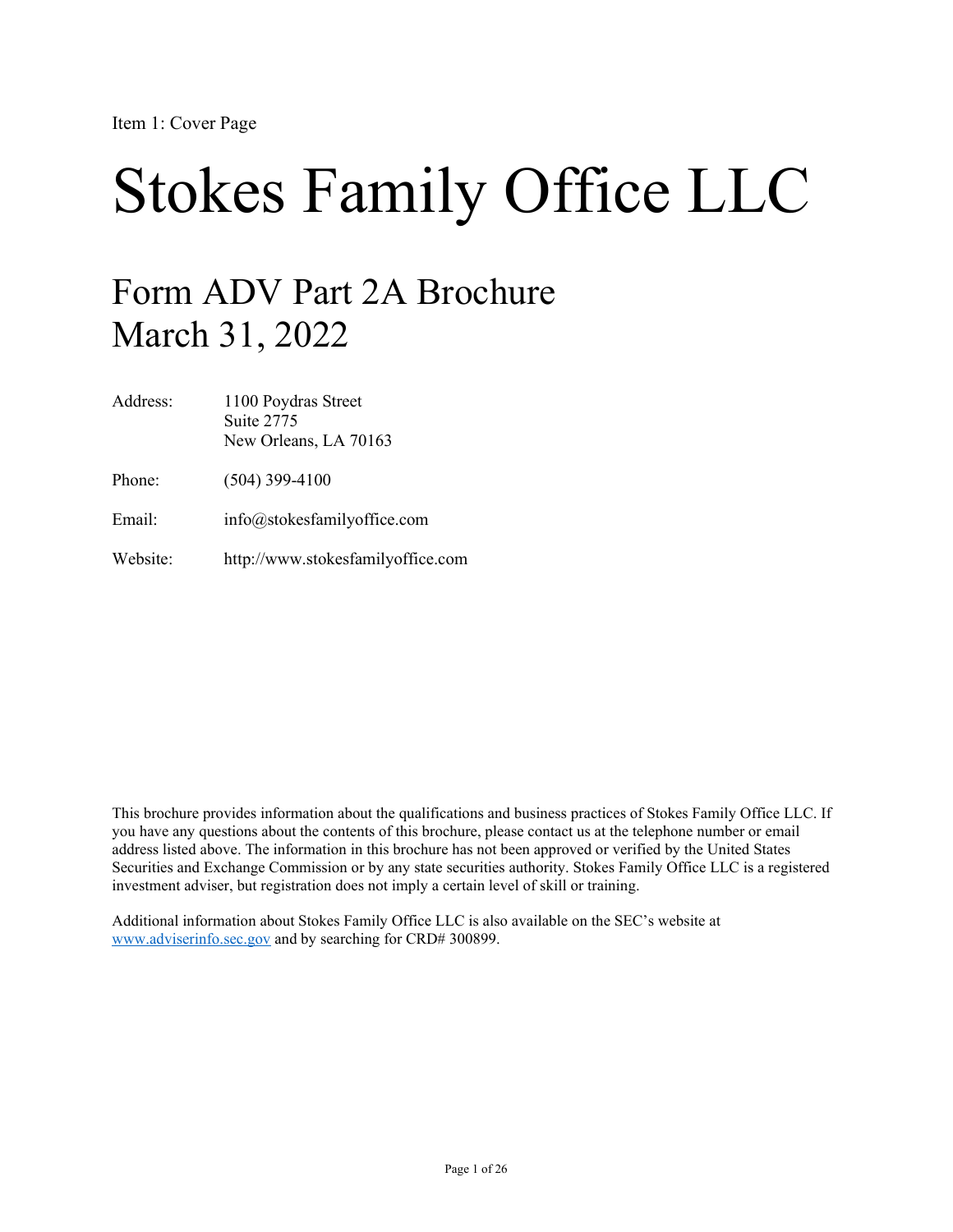# <span id="page-1-0"></span>Item 2: Material Changes

In this Item, Stokes Family Office LLC is required to identify and discuss material changes since the last time this brochure was updated. First, we added model disclosure language required under the Department of Labor's PTE 2020-02 guidance related to employer plans and retirement accounts (see item 4). Second, we disclosed our relationship with Millennium Trust Company, Premier Trust Company, and IPX Retirement to custody certain client assets.

# <span id="page-1-1"></span>Item 3: Table of Contents

# <span id="page-1-2"></span>Item 4: Advisory Business

Stokes Family Office LLC ("Adviser," the "Firm," "Stokes Family Office." or "SFO") is an investment adviser founded in 2019, registered with the U.S. Securities and Exchange Commission ("SEC"), and is principally owned by David Stokes, Gregory Stokes, and Douglas Stokes through their respective holding companies.

The Firm offers a range of services, which include Wealth Management Services, Retirement Plan Consulting Services, and Family Office Services. Prior to Stokes Family Office rendering any of the foregoing services, clients are required to enter into one or more written agreements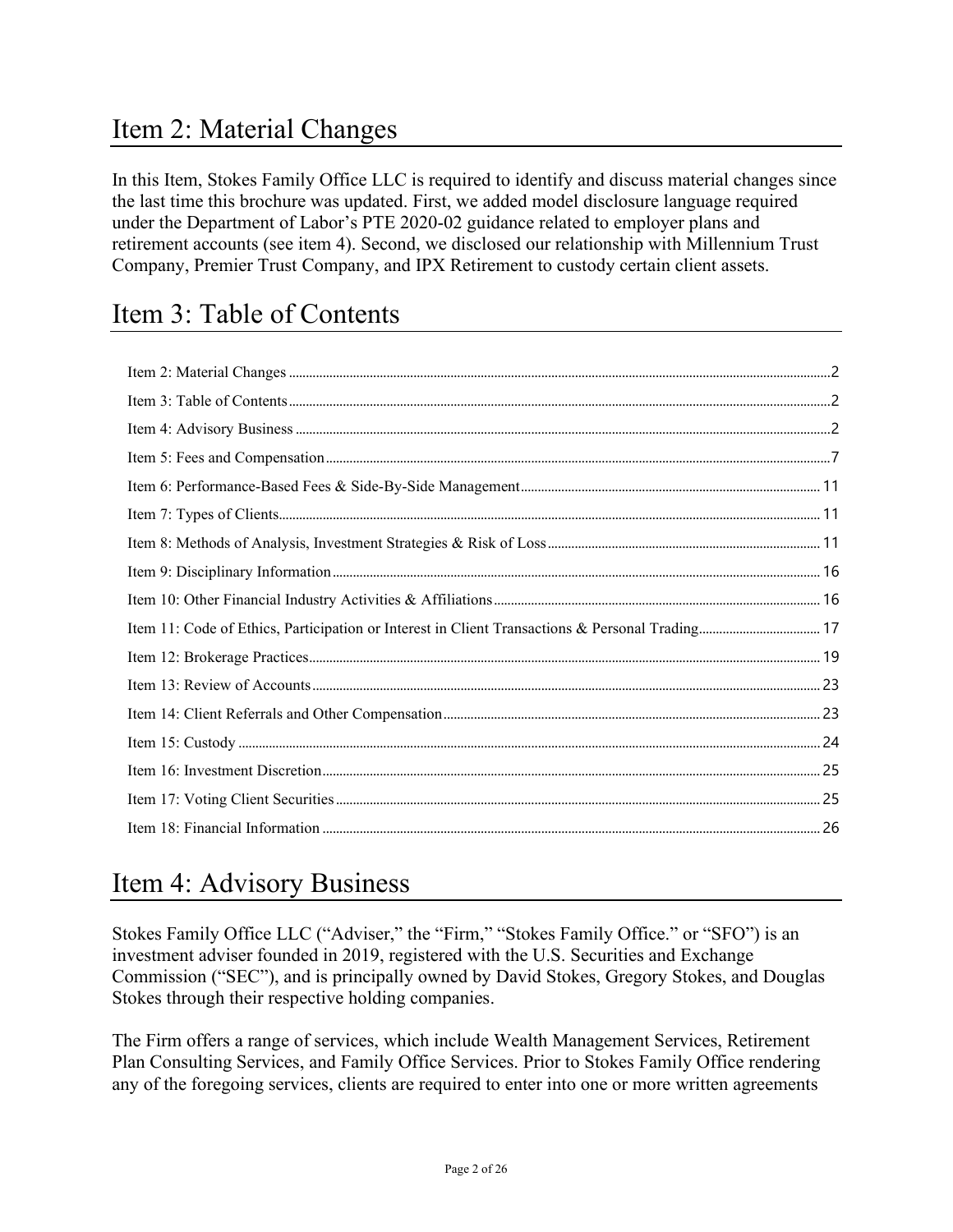with Stokes Family Office setting forth the relevant terms and conditions of the relationship (the "Advisory Agreement").

While this brochure generally describes the business of Stokes Family Office, certain sections also discuss the activities of its Supervised Persons, which refer to the Firm's officers, partners, directors (or other persons occupying a similar status or performing similar functions), employees or any other person who provides investment advice on Stokes Family Office's behalf and is subject to the Firm's supervision or control.

#### **Wealth Management Services**

As part of its Wealth Management Services, Stokes Family Office manages client investment portfolios on a discretionary or non-discretionary basis.

Stokes Family Office primarily allocates client assets among various mutual funds, exchangetraded funds ("ETFs"), exchange-traded notes ("ETNs"), and individual debt and equity securities and options in accordance with each client's stated investment objectives. These services include, but are not limited to, the creation of investment and/or asset allocation strategies that are customized by the Firm for the client and/or the creation of customized portfolio allocations to Model Portfolios managed by SFO. The Firm also offers Wealth Management services regarding private placements to Qualified Clients (as defined in Rule 205- 3 of the Investment Advisers Act of 1940) and Accredited Investors (as defined in rule 501 of the Securities Act of 1933). A private placement (non-public offering) is an illiquid security sold to Qualified Clients and are not publicly traded nor registered with the Securities and Exchange Commission. Private placements generally carry a higher degree of risk due to illiquidity, lack of diversification, and leverage. Most securities that are acquired in a private placement will be restricted securities and must be held for an extended amount of time and therefore cannot be sold easily. The range of risks are dependent on the nature of the Private Placement and are disclosed in the offering documents.

In certain unique circumstances or if requested by a client, the Firm will allocate a portion of a portfolio to an independent third-party investment adviser ("separate account manager") for separate account management based upon individual client circumstances and objectives, including, but not limited to, client account size, investment strategy and tax circumstances. Upon the recognition of such situations, the Firm will enter into a tri-party agreement with the client and separate account manager for the management of those securities. The Firm will monitor the performance of the selected separate account manager(s).

When appropriate, the Firm may also provide advice about any type of legacy position or other investment held in client portfolios. Clients may engage Stokes Family Office to manage and/or advise on certain investment products that are not maintained at its primary custodian, such as variable life insurance and annuity contracts and assets held in employer sponsored retirement plans and qualified tuition plans (i.e., 529 plans). In these situations, Stokes Family Office directs or recommends the allocation of client assets among the various investment options available with the relevant provider. These assets are generally maintained at the underwriting insurance company or the custodian designated by the product's provider.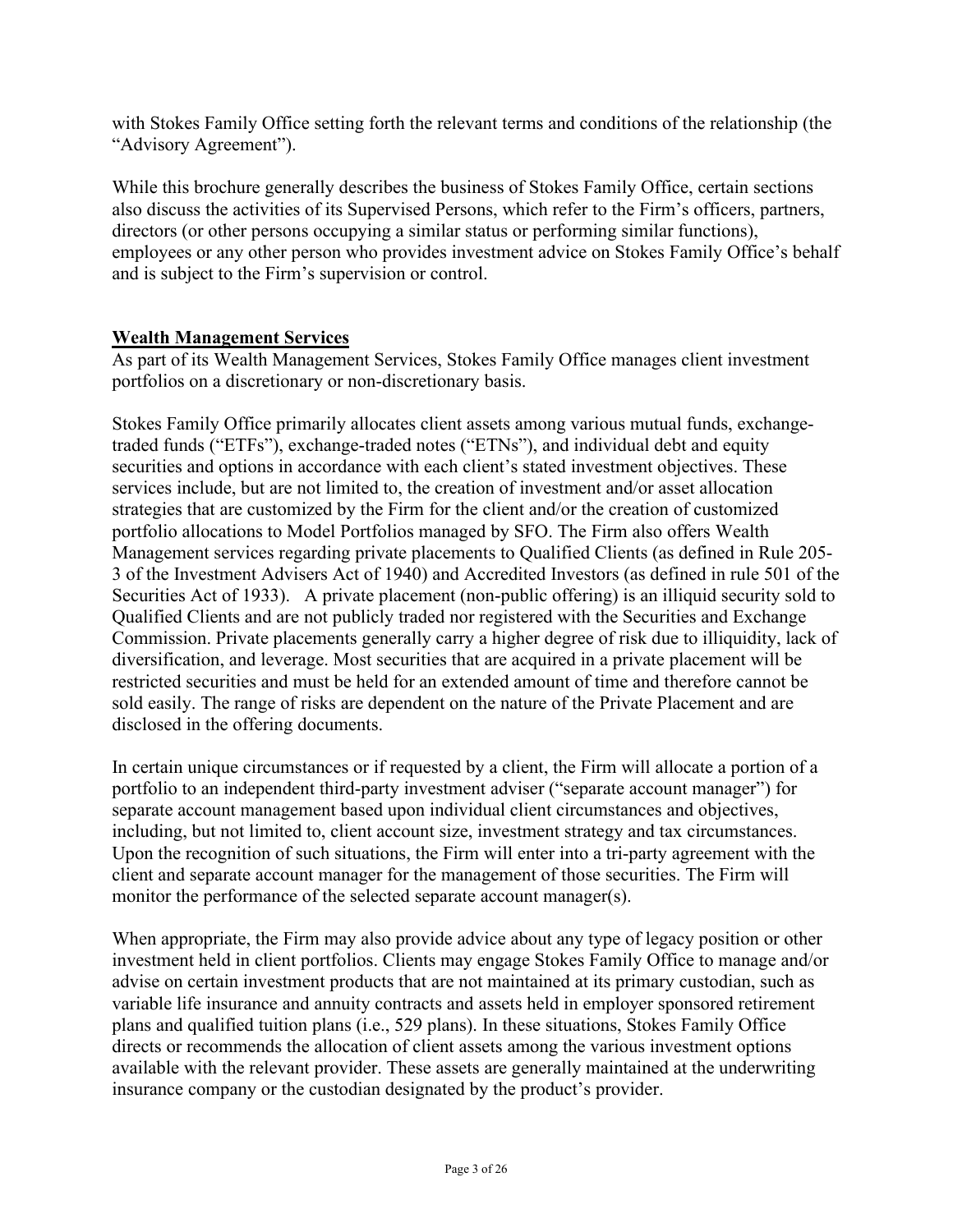SFO may use a variety of held away account aggregation services such as ByAllAccounts or Pontera (formerly FeeX) to link client's held away assets. ByAllAccounts allows clients to link held away accounts including those not managed by the adviser for reporting only services. SFO does not have investment discretion over accounts linked through ByAllAccounts.

SFO recently entered into a relationship with Pontera Solutions, Inc ("Pontera" formerly FeeX, Inc.), a third party platform to facilitate portfolio management with discretion of held away assets such as defined contribution plan participant accounts, HSAs, and other assets not custodied on Fidelity's Institutional Wealth Management, Schwab's Advisor Services, or Pershing's NetX360 platform.

Both platforms allow SFO to avoid taking custody of client funds since we do not have direct access to client log-in credentials. Both platforms do not allow us to change a client address, request distributions, update beneficiaries, open new accounts, etc. We are not affiliated with the Pontera or ByAllAccounts platforms in any way and receive no compensation from them for using their platforms.

A link will be provided to the client allowing them to connect an account(s) to the platforms using their online login credentials. These online credentials are never made available to, held, or stored by Stokes Family Office. The client will further need agree to the vendor's Terms and Conditions and Privacy Policies. Clients using these services agree to promptly update their usernames and passwords directly through the systems themselves as necessary to ensure their accounts remain continuously linked. Client also agrees to promptly address any requests to update its login credentials when requested by the system.

In the event of any delay by the client to update their login credentials, client acknowledges that the adviser will not have access to view or manage the client's held away account, which may result in investment losses or inadvertently incorrect valuations being used in the billing process under this agreement. Client acknowledges and agrees that adviser is not responsible for any losses arising from the client's delays in updating their login credentials and agrees that the adviser is under no obligation to credit any fees for valuations made in good faith during periods when adviser did not have access to any held away account in calculating its fees under this agreement.

Stokes Family Office tailors its Wealth Management services to meet the needs of its individual clients and seeks to ensure, on a continuous basis, that client portfolios are managed in a manner consistent with those needs and objectives. Stokes Family Office consults with clients on an initial and ongoing basis to assess their specific risk tolerance, time horizon, liquidity constraints and other related factors relevant to the management of their portfolios. Clients are advised to promptly notify Stokes Family Office if there are changes in their financial situation or if they wish to place any limitations on the management of their portfolios. Clients may impose reasonable restrictions or mandates on the management of their accounts if Stokes Family Office determines, in its sole discretion, the conditions would not materially impact the performance of a management strategy or prove overly burdensome to the Firm's management efforts.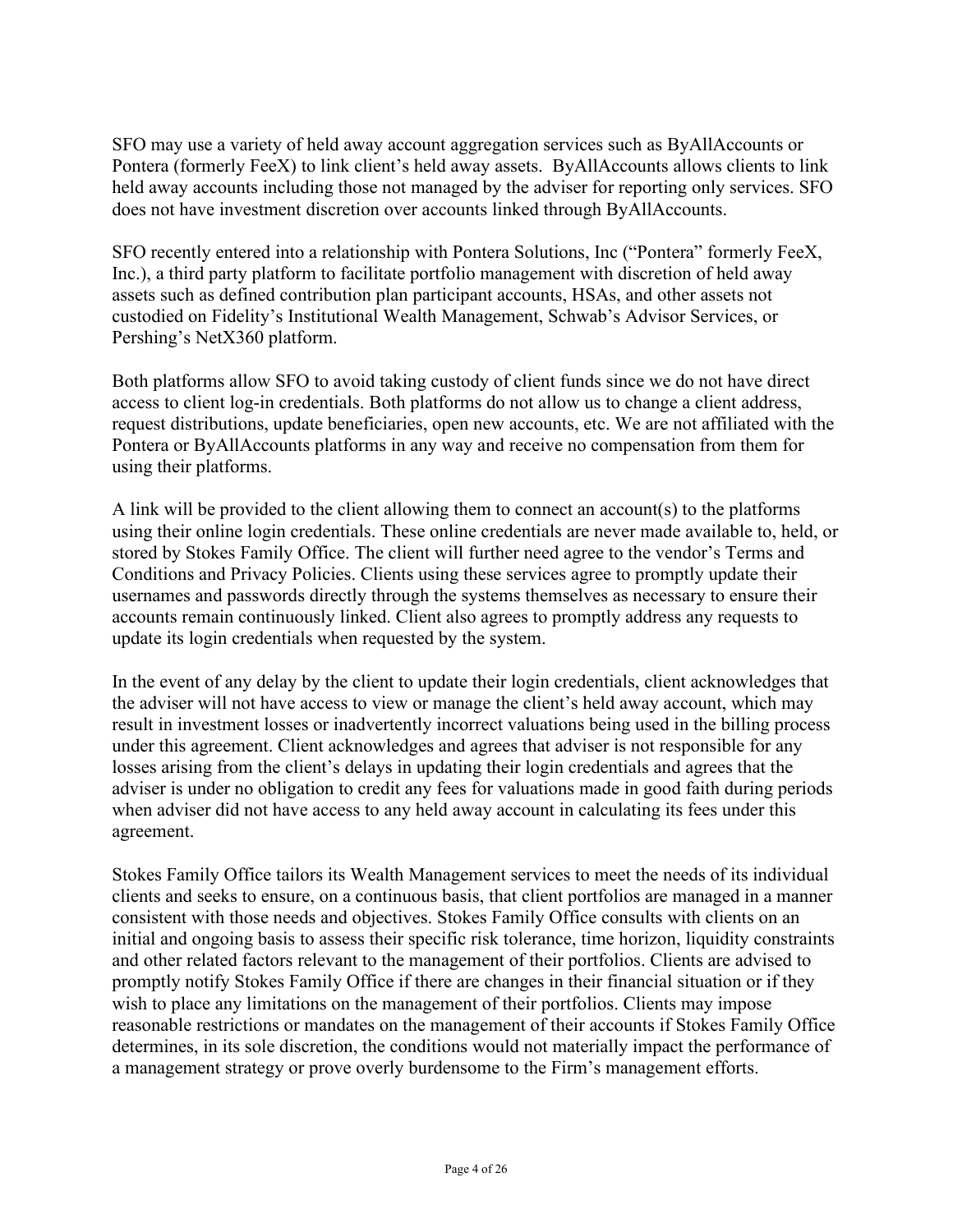When providing advice related to alternative investments, we may rely on information provided to us by third-party sources such as CAIS, iCapital Network, and Conway Investment Research. We receive no fee for the use of these sources. However, these sources may charge a basis point fee or receive a revenue share from the alternative asset manager. Stokes Family Office may receive non-economic benefits from the use of these services, which include but are not limited to curated lists of alternative investments with due diligence completed and easy completion of subscription documents. These non-economic benefits provide incentives to use such services and recommend alternatives listed by these sources. However, our Code of Ethics requires our representatives do what is in your best interest at all times. We monitor our transactions to ensure that representatives put their clients first, not any economic or non-economic benefits they may receive.

### *Retirement Rollovers-Potential for Conflict of Interest*:

A client or prospective client leaving an employer typically has four options regarding an existing retirement plan (and may engage in a combination of these options):

- i. Leave the money in the former employer's plan, if permitted;
- ii. Rollover the assets to the new employer's plan, if one is available and rollovers are permitted;
- iii. Rollover to an Individual Retirement Account ("IRA"); or
- iv. Cash out the account value (which could, depending upon the client's age, result in adverse tax consequences).

When we provide investment advice to you regarding your retirement plan account or individual retirement account, we are fiduciaries within the meaning of Title I of the Employee Retirement Income Security Act and/or the Internal Revenue Code, as applicable, which are laws governing retirement accounts. The way we make money creates some conflicts with your interests, so we operate under a special rule that requires us to act in your best interest and not put our interest ahead of yours.

Under this special rule's provisions, we must:

- Meet a professional standard of care when making investment recommendations (give prudent advice);
- Never put our financial interests ahead of yours when making recommendations (give loyal advice);
- Avoid misleading statements about conflicts of interest, fees, and investments;
- Follow policies and procedures designed to ensure that we give advice that is in your best interest;
- Charge no more than is reasonable for our services; and
- Give you basic information about conflicts of interest.

If Stokes Family Office recommends that a client rollover his/her retirement plan assets into an account to be managed by the Firm, such a recommendation creates a conflict of interest. Stokes Family Office may earn new (or increase its current) compensation as a result of the rollover. No client is under any obligation to rollover retirement plan assets into an account managed by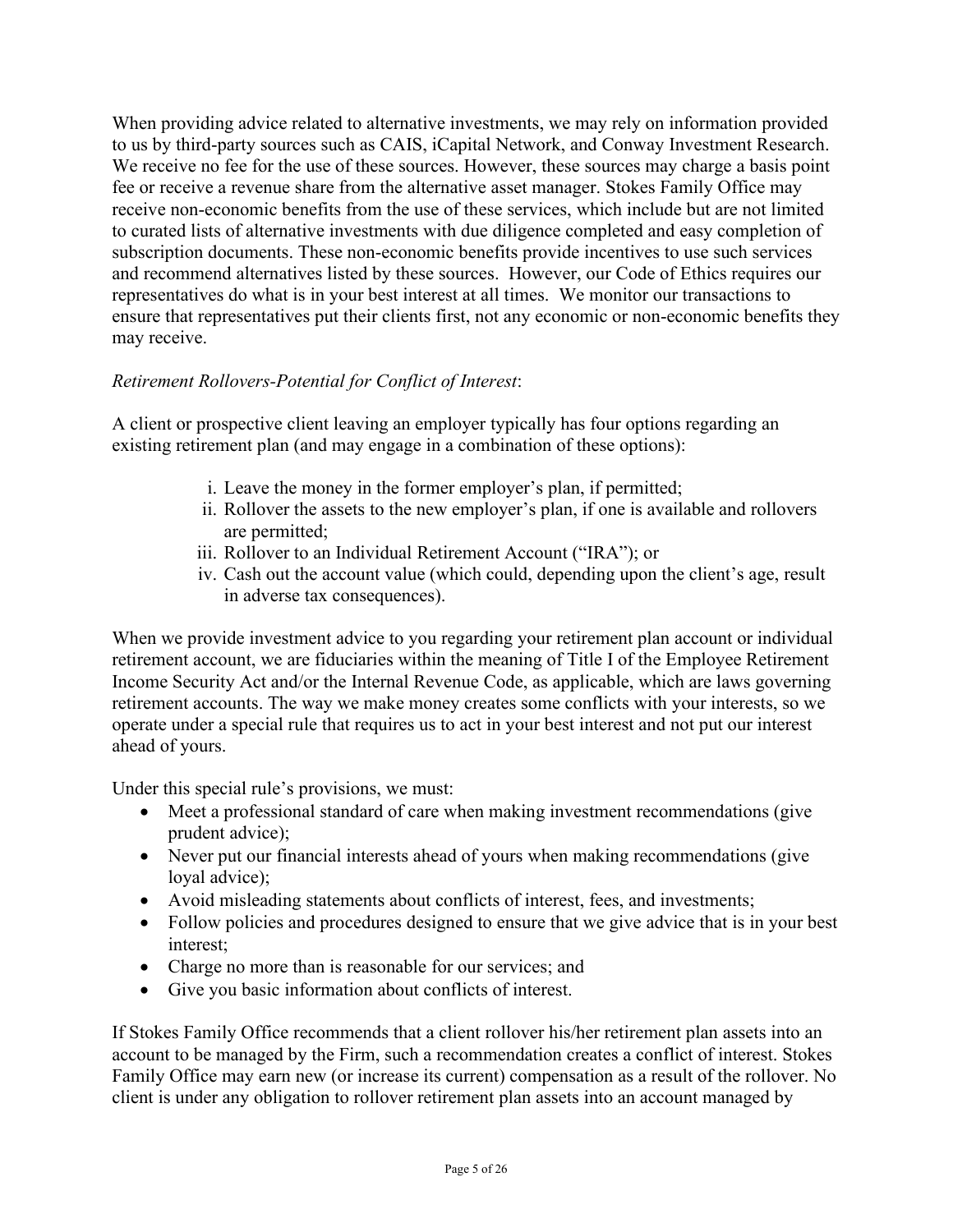Stokes Family Office. The Firm's Chief Compliance Officer, Charles Tiblier II, remains available to address any questions that a client or prospective client may have regarding the potential for conflicts of interest presented by such rollover recommendation.

Adviser does not participate in any wrap fee programs.

As of December 31, 2021, Adviser manages or advises on a total of approximately \$1,821,479,302 of client assets. This includes total discretionary regulatory assets under management of approximately \$1,664,236,484 and non-discretionary assets under advisement of approximately \$177,242,818.

### **Retirement Plan Consulting Services**

Stokes Family Office, through its Stokes Institutional division, provides various consulting services to qualified employee benefit plans and their fiduciaries. This suite of institutional services is designed to assist plan sponsors in structuring, managing and optimizing their corporate retirement plans. Each engagement is individually negotiated and customized and may include any or all of the following services:

- Plan Design and Strategy
- Plan Review and Evaluation
- Executive Planning & Benefits
- Investment Selection and Monitoring
- Investment Management
- Plan Fee and Cost Analysis
- Plan Committee Consultation
- Fiduciary and Compliance
- Participant Education

As disclosed in the advisory agreement signed by the plan sponsor, certain of the foregoing services are provided by Stokes Family Office, through its Stokes Institutional division, as a fiduciary under the Employee Retirement Income Security Act of 1974, as amended ("ERISA"). In accordance with ERISA Section 408(b)(2), each plan sponsor is provided with a written description of Stokes Family Office's fiduciary status, the specific services to be rendered and all direct and indirect compensation the Firm reasonably expects under the engagement.

#### **Family Office Services**

Stokes Family Office offers clients a broad range of Family Office Services -- as further described below -- to families, individuals, and institutions.

These Family Office Services include advice pertaining to: asset allocation, portfolio construction, financial planning, family governance and succession planning, investment manager selection, estate planning, insurance (life, health, disability) consulting, cashflow forecasting, and charitable gifting strategies. Additionally, the Firm provides its clients with consolidated asset and investment portfolio reporting.

Stokes Family Office provides counsel to clients in tax and estate planning decisions – primarily related to our clients achieving their investment planning objectives in the most tax-efficient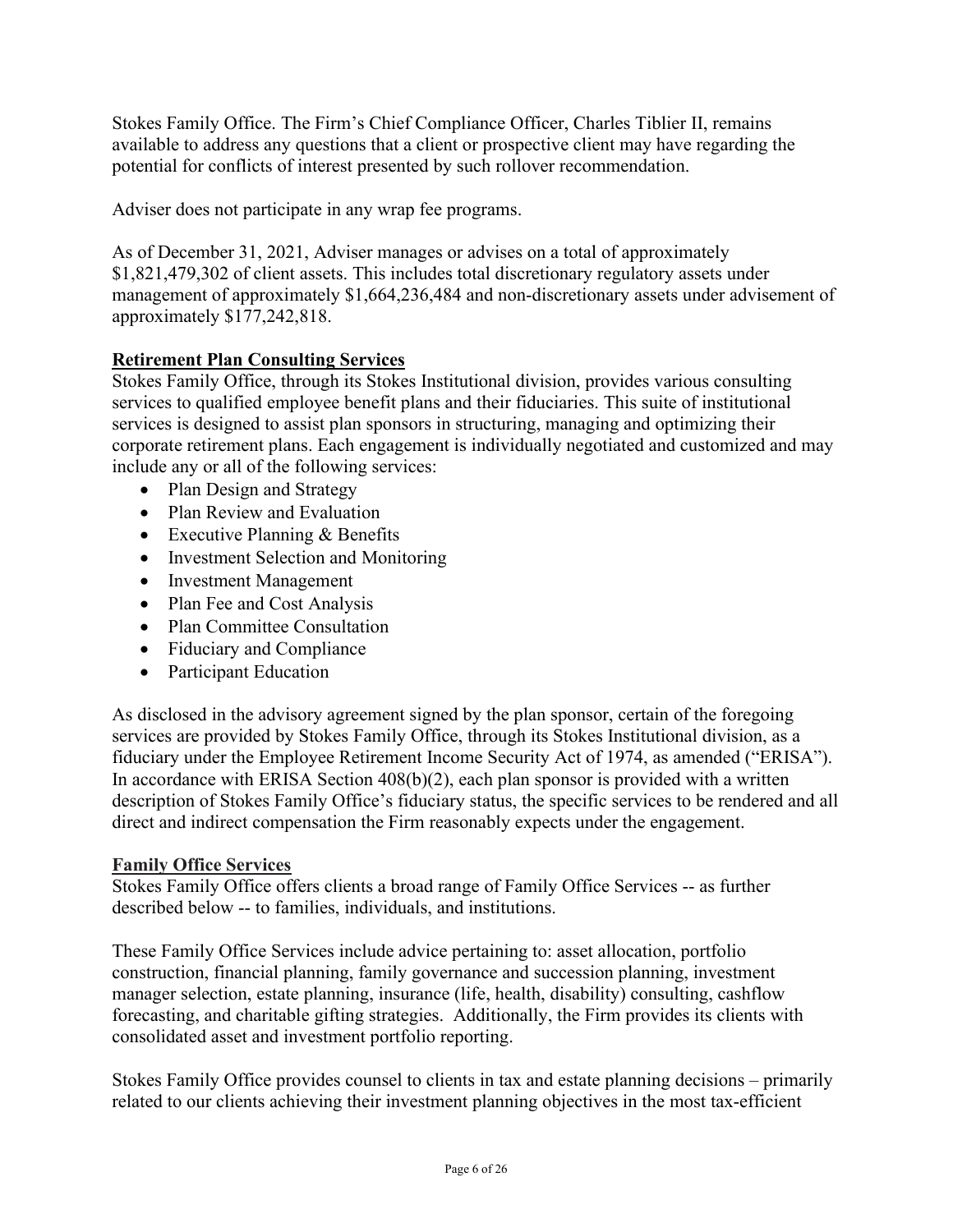manner possible. In doing so, the Firm does not act as a CPA or attorney in the implementation or oversight of a tax or estate plan or strategy.

Each of our clients is served by the entire Stokes Family Office team and is supported by our inhouse financial analysts and operations team. If a Family Office client retains Stokes Family Office to manage his/her investment portfolio on a discretionary or non-discretionary basis, such client will need to separately elect to receive Wealth Management Services in the Advisory Agreement.

While each of these services is available on a stand-alone basis, certain Family Office Services may also be rendered in conjunction with investment portfolio management as part of a comprehensive wealth management engagement.

In performing these services, Stokes Family Office is not required to verify any information received from the client or from the client's other professionals (e.g., attorneys, accountants, etc.) and is expressly authorized to rely on such information. Clients are advised that it remains their responsibility to promptly notify the Firm of any change in their financial situation or investment objectives for the purpose of reviewing, evaluating or revising Stokes Family Office's recommendations and/or services.

# <span id="page-6-0"></span>Item 5: Fees and Compensation

Stokes Family Office is compensated for its services by fees based upon a client's assets under the Firm's management or advisement. In limited circumstances, the Firm will be compensated by fixed or hourly fees.

### **Wealth Management Fees**

Stokes Family Office offers Wealth Management Services for an annual fee based on the amount of the client's assets under the Firm's management or advisement. This management fee varies depending upon the size and composition of a client's portfolio, management services provided, as well as level of administration required. These fees typically range from 0.25% to 1.50% of total assets under management or advisement and generally – but not always – decrease as the percentage of assets under management or advisement increases. In certain cases, fees may vary within a single client household and be higher or lower on a position-by-position level basis, and/or an account-by-account level basis – as specifically negotiated with the client.

The Firm's standard tiered fee schedule is included below and is negotiable on a limited basis depending on the nature of the Wealth Management Services to be rendered and the complexity of the client's financial situation. Fees may be higher or lower than the fee schedule set forth below depending on specific circumstances.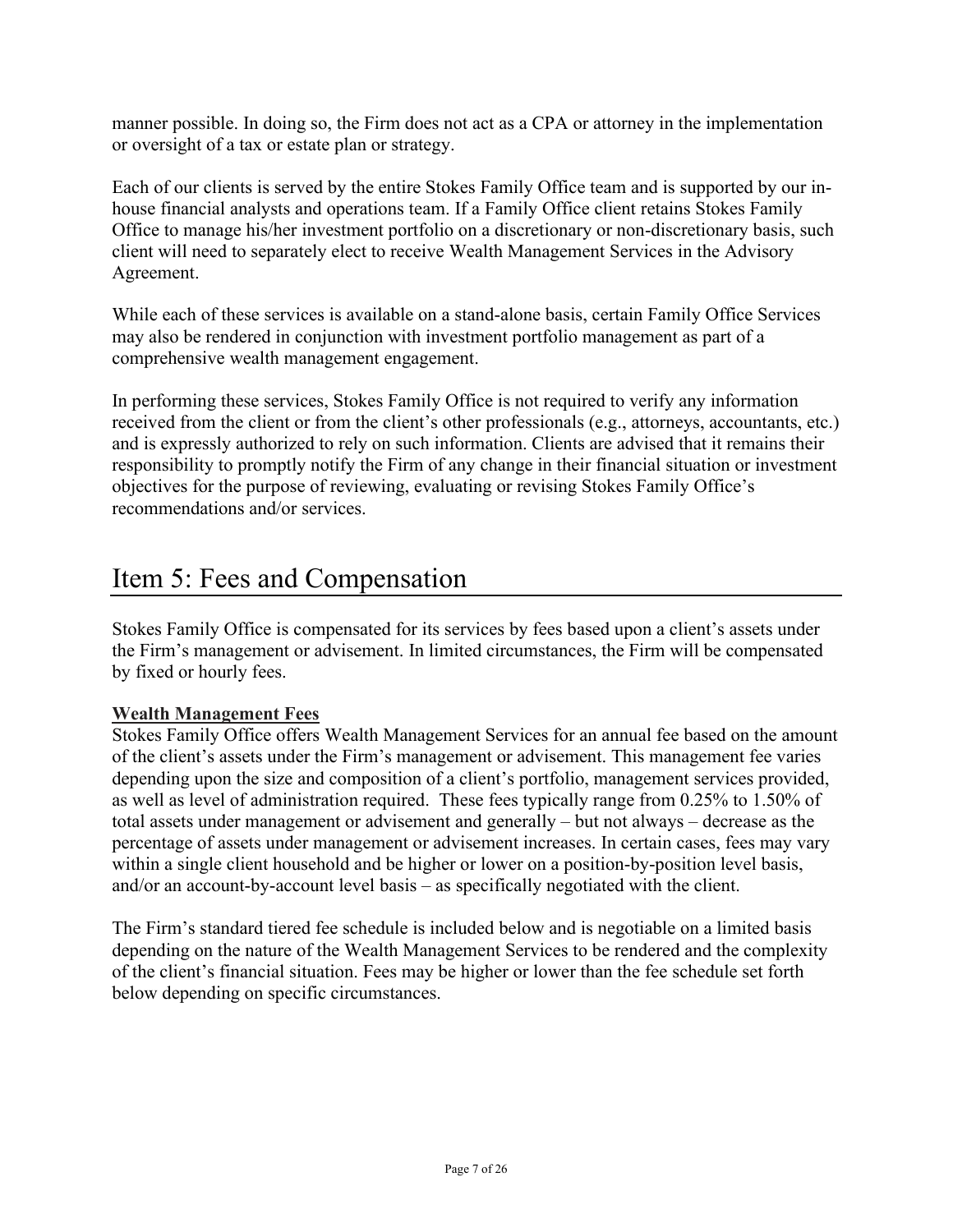| <b>Client Assets Under Management or</b> | <b>Annual Fee Percentage</b> |
|------------------------------------------|------------------------------|
| <b>Advisement</b>                        | (paid quarterly)             |
| From \$0 to \$1,000,000                  | 1.00%                        |
| From \$1,000,001 to \$5,000,000          | 0.75%                        |
| From $$5,000,001$ and above              | $0.50\%$                     |

The annual Wealth Management Fee is prorated and charged quarterly, in advance, based upon the market value of the assets being managed or advised by Stokes Family Office on the last day of the previous billing period. Margin or other portfolio loan debit balances, if applicable, do not reduce the billable value of the account. Depending on the nature of services to be provided, the Firm may allow clients within the same household to aggregate account values for the purpose of reaching fee breakpoints. If assets are deposited into or withdrawn from an account after the inception of a billing period, the fee payable with respect to such assets is not adjusted to reflect the interim change in portfolio value. For the initial period of an engagement, the fee is calculated on a *pro rata* basis. In the event the advisory agreement is terminated, the fee for the final billing period is prorated through the effective date of the termination and the outstanding or unearned portion of the fee is refunded to the client, as appropriate.

Additionally, for asset management services the Firm provides with respect to certain client holdings (e.g., held-away assets, accommodation accounts, alternative investments, etc.), Stokes Family Office may negotiate a fee rate that differs from the range set forth above which depends on the responsibilities taken by the Firm to manage or simply monitor the assets.

If an independent third-party adviser is utilized for the separate account management described earlier in Item 4, that adviser can charge fees in addition to SFO's. All fees and expenses charged by separate account manager(s) are separate and distinct from those SFO charges and are withdrawn from the client's account by the separate account manager. SFO does not receive any fees or payments from separate account manager(s).

### **Family Office Fees**

Stokes Family Office charges fixed, hourly or asset-based fees for providing Family Office Services.

Fees may be applied on a standalone basis, or in conjunction with Wealth Management Fees. If a client also engages the Firm for Wealth Management Services, Stokes Family Office may waive all or a portion of its Family Office Fees based upon the amount paid for Wealth Management Services.

Fees are negotiable, and each client's specific Family Office Fee schedule is included as part of the advisory agreement signed by Stokes Family Office and the client. Annual asset-based Family Office Fees are generally 0.10%. Fixed fees generally range from \$500 to \$100,000, depending upon the scope and complexity of the services and the professional rendering of the family office services. If the client elects to receive Family Office Services on an hourly basis, the Firm's hourly rates range from \$250 to \$500 per hour.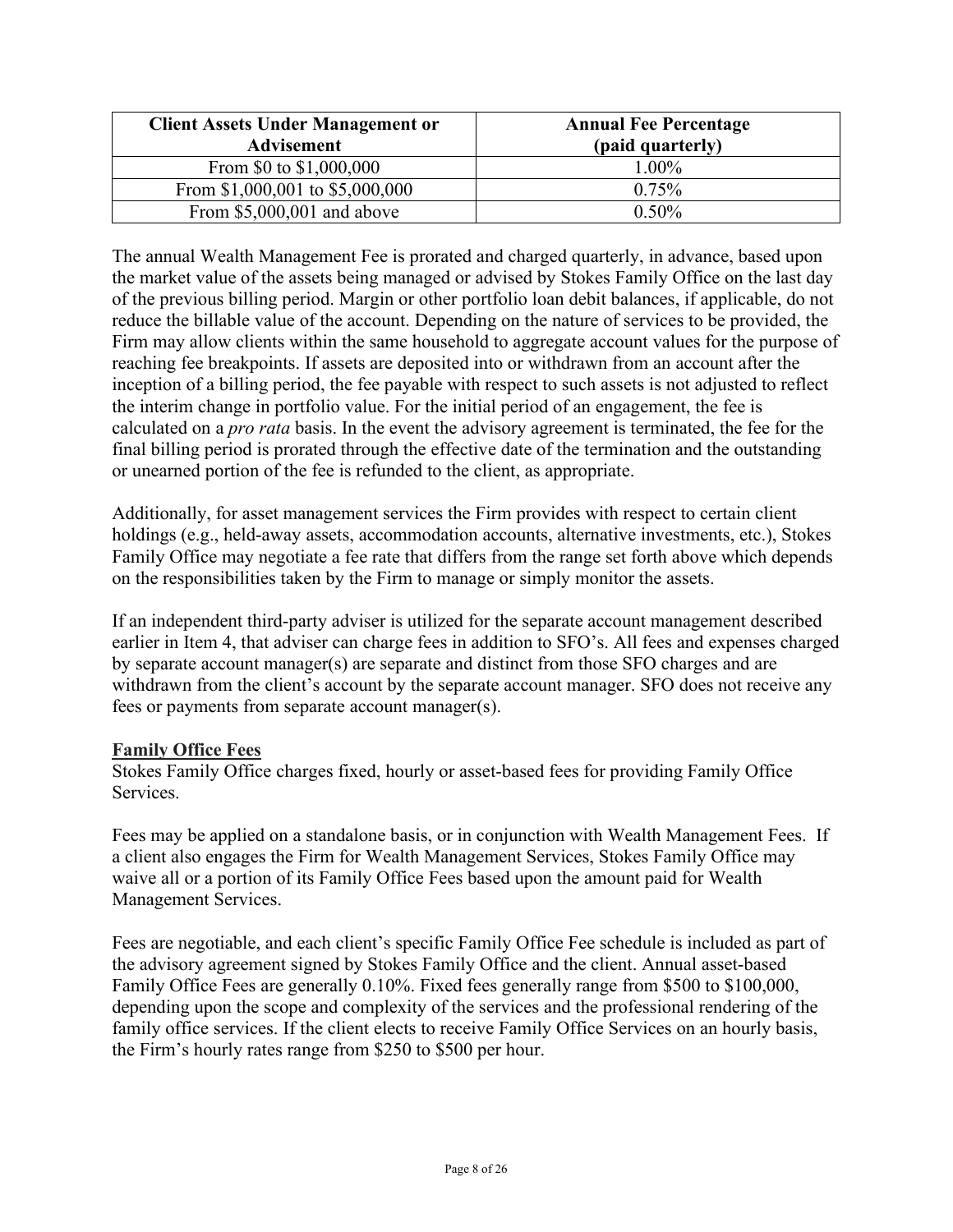The annual asset-based Family Office Fee is prorated and charged quarterly, in advance, based upon the market value of the assets being managed or advised by Stokes Family Office on the last day of the previous billing period. Margin or other portfolio loan debit balances, if applicable, do not reduce the billable value of the account. If assets are deposited into or withdrawn from an account after the inception of a billing period, the fee payable with respect to such assets is not adjusted to reflect the interim change in portfolio value. For the initial period of an engagement, the fee is calculated on a *pro rata* basis. In the event the advisory agreement is terminated, the fee for the final billing period is prorated through the effective date of the termination and the outstanding or unearned portion of the fee is refunded to the client, as appropriate.

The terms and conditions of the family office engagement are set forth in the advisory agreement signed by the client, and Stokes Family Office generally requires one-half of the fixed or hourly fee (estimated hourly or fixed) payable upon execution of the advisory agreement. The outstanding balance is generally due upon delivery or completion of the agreed-upon services. The Firm does not, however, take receipt of \$1,200 or more in prepaid fees in excess of six months in advance of services rendered.

### **Private Placement Advisory Fees**

Stokes Family Office charges performance-based fees for providing investment advisory services for private placements. These fees normally include a Fixed Capital Placement Fee which is payable at the time the client enters into the agreement; an Ongoing Capital Placement Fee of 1% of the value of Client's capital account balance with the Alternative Investment assessed quarterly in advance; and a Performance Capital Placement Fee equal to a specified percentage of Client's net investment return after the deduction of all Alternative Investment fees and expenses and Client's return of initial capital which is assessed at the earlier of a specified date or at the termination, sale, or liquidation of the investment. SFO only charges qualified, accredited investors performance-based fees.

#### **Retirement Plan Consulting Fees**

Stokes Family Office, through its Stokes Institutional division, may charge a fixed annual fee to provide clients with retirement plan consulting and ongoing fiduciary advice or investment management. Each engagement is individually negotiated and tailored to accommodate the needs of the plan sponsor, as memorialized in the Advisory Agreement. These annual fixed fees vary, based on the scope of the services to be rendered, and may range up to \$100,000 per year.

In those situations where Stokes Family Office, through its Stokes Institutional division, has agreed to manage/advise plan's assets on an asset-based fee basis, the Firm may alternatively charge an annual asset-based fee between 0.10% and 1.50%, depending upon the amount of assets to be managed. As noted above, Stokes Family Office typically assesses advisory fees in advance on a quarterly basis. However, the annual asset-based fee for retirement plan advisory and consulting work through Stokes Institutional may be charged in a different manner, *i.e.,* in arrears, and/or on a monthly basis as opposed to quarterly basis, depending on the retirement plan custodian selected. Furthermore, under certain circumstances, Stokes Institutional may agree to place an annual dollar ceiling/cap on its retirement plan asset-based fees.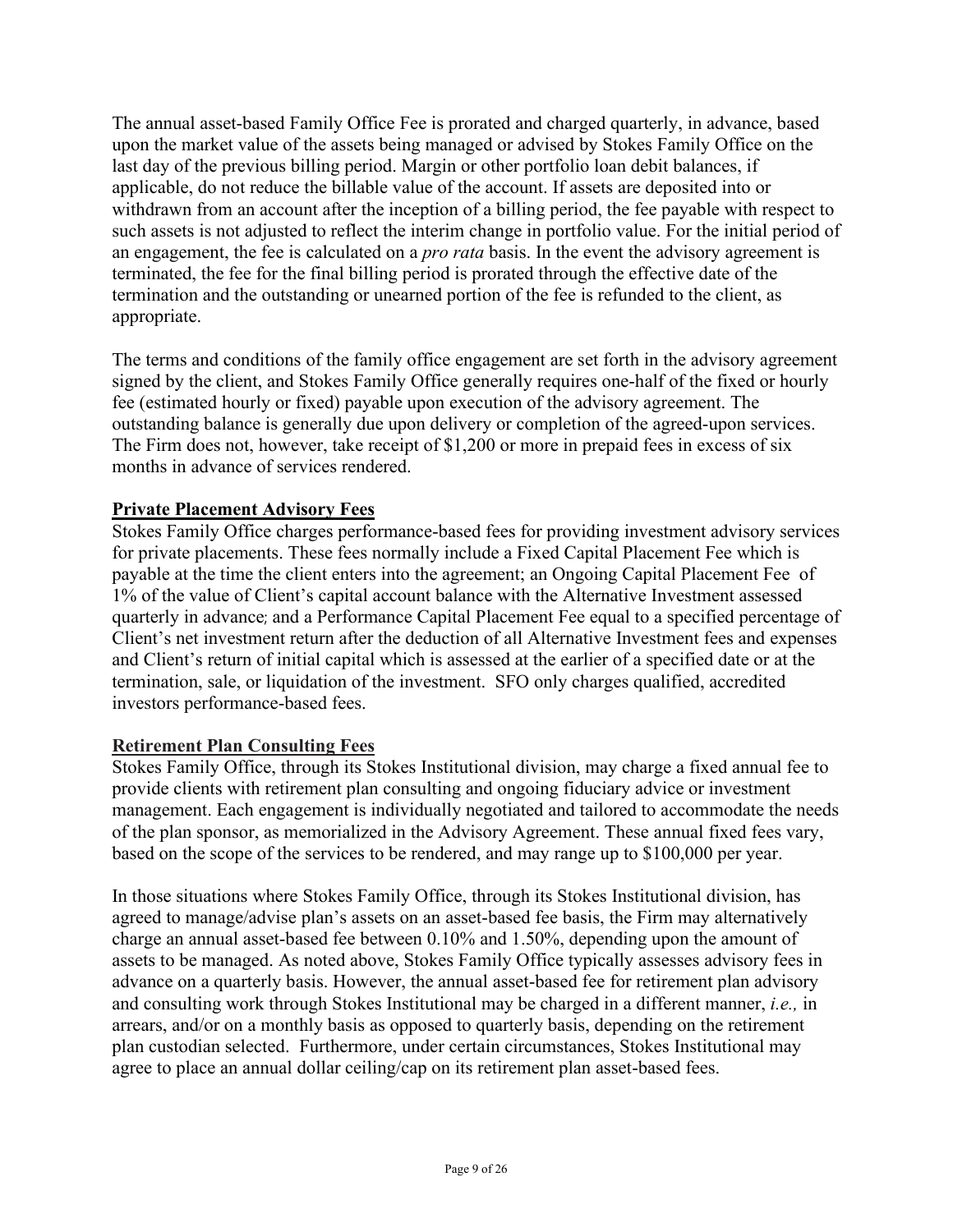### **Fee Discretion**

Stokes Family Office may, in its sole discretion, negotiate to charge a lesser or greater fee based upon certain criteria, such as anticipated future earning capacity, anticipated future additional assets, dollar amount of assets to be managed, related accounts, account composition, preexisting/legacy client relationships, account retention, level of complexity of services provided, and pro bono activities.

#### **Additional Fees and Expenses**

In addition to the advisory fees paid to Stokes Family Office, clients will also typically incur certain charges imposed by other third parties, such as broker-dealers, custodians, trust companies, banks and other financial institutions (collectively "Financial Institutions"). These additional charges may include securities brokerage commissions, transaction fees, custodial fees, margin costs, charges imposed directly by a mutual fund or ETF or Separate Account Manager in a client's account, as disclosed in the fund's prospectus (*e.g.*, fund management fees and other fund expenses), odd-lot differentials, transfer taxes, wire transfer fees, electronic fund fees, securities transactions mark-ups and mark-downs, spreads paid to market makers, checkwriting fees, early-redemption charges, certain deferred sales charges on previously-purchased mutual funds, IRA and qualified retirement plan fees, and other fees and taxes on brokerage accounts and securities transactions.

Clients with investments in private placements are generally charged a management fee and other expenses. The private placement investment manager also charges, if agreed, a performance fee which is based on a fund's net profits. Any such sales fees or charges would (i) be assessed against the investor, (ii) not be a capital contribution of the investor, and (iii) reduce the amount actually invested by such investor in the private investment fund.

When providing advice related to alternative investments, we may rely on information provided to us by third-party sources such as CAIS, iCapital Network, and Conway Investment Research. These sources may charge a basis point fee or receive a revenue share from the alternative asset manager. This fee is detailed in the private placement memorandum.

These additional charges are separate and apart from the fees charged by the Firm. The Firm's brokerage practices are described at length in Item 12, below.

Neither the Firm nor any of its supervised persons accepts compensation for the sale of securities or other investment products.

#### **Direct Fee Debit**

Clients generally provide Stokes Family Office with the authority to directly debit their accounts for payment of the fees described above. The Financial Institutions that act as the qualified custodians for client accounts, from which the Firm retains the authority to directly deduct fees, have agreed to send statements to clients not less than quarterly detailing all account transactions, including any amounts paid to Stokes Family Office.

#### **Use of Margin or Other Portfolio Loans**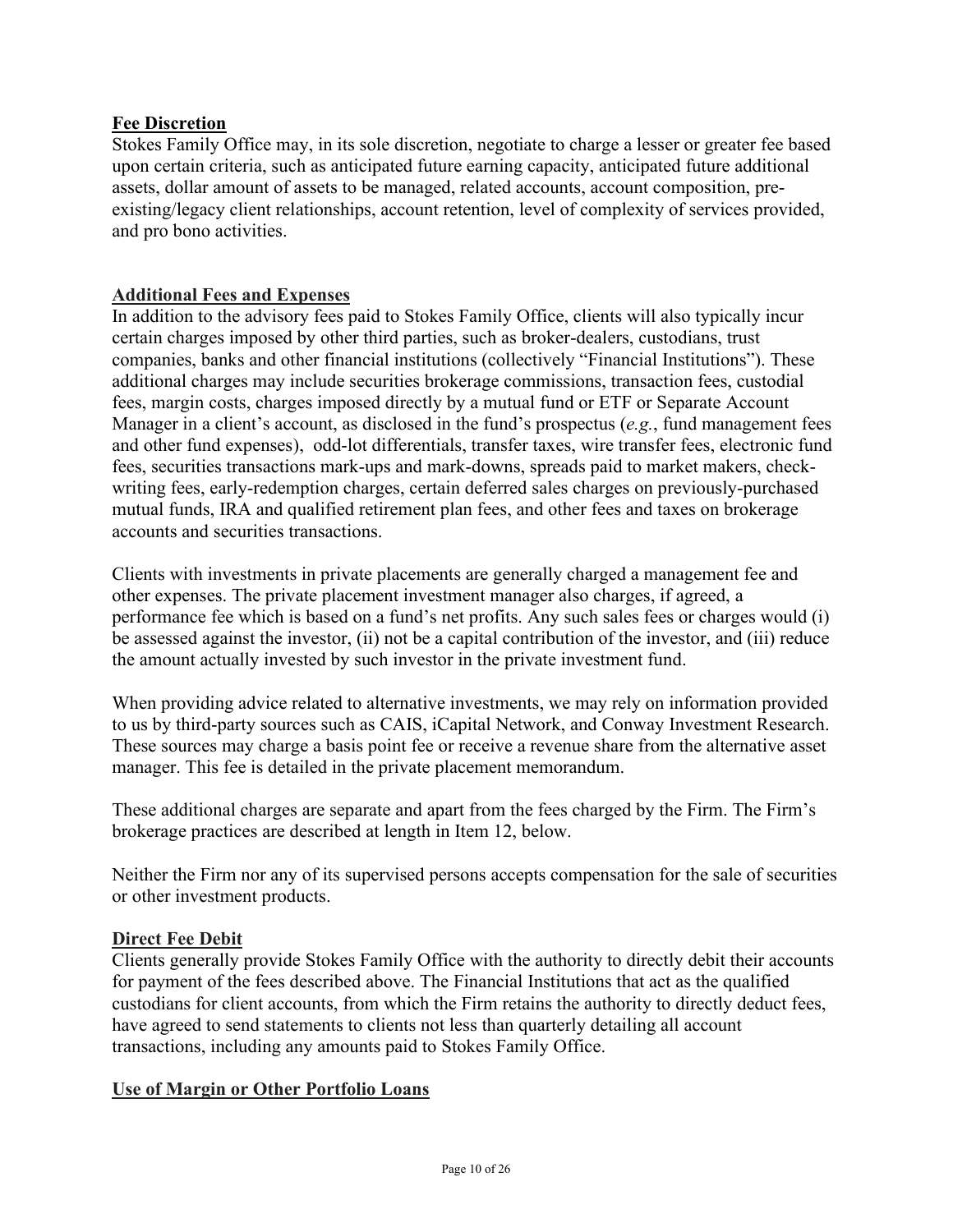In limited situations when appropriate for the client, Stokes Family Office will be authorized to use margin or other portfolio loans in the management of the client's investment portfolio. In such cases, the Firm's fees will be charged on the portfolio's gross value, and not the account net of margin or other portfolio loans.

# **Account Additions and Withdrawals**

Clients may make additions to and withdrawals from their account at any time, subject to Stokes Family Office's right to terminate an account. Additions may be in cash or securities provided that the Firm reserves the right to liquidate any transferred securities or declines to accept particular securities into a client's account. Clients may withdraw account assets at any time, preferably on notice to Stokes Family Office, subject to the usual and customary securities settlement procedures. However, the Firm generally designs its portfolios as long-term investments and the withdrawal of assets may impair the achievement of a client's investment objectives. Stokes Family Office may consult with its clients about the options and implications of transferring securities. Clients are advised that when transferred securities are liquidated, they may be subject to transaction fees, short-term redemption fees, fees assessed at the mutual fund level (e.g., contingent deferred sales charges) and/or tax ramifications.

# <span id="page-10-0"></span>Item 6: Performance-Based Fees & Side-By-Side Management

Stokes Family Office may provide private placement advisory services for a performance-based fee to qualified, accredited investors (i.e., a fee based on a share of capital gains or capital appreciation of a client's assets). We have procedures designed and implemented to ensure that all clients are treated fairly and equally, and to prevent this conflict from influencing the allocation of investment opportunities among clients. Performance based fee arrangements create an incentive for us to recommend investments which may be riskier or more speculative than those which would be recommended under a different fee arrangement. Such fee arrangements also create an incentive to favor higher fee accounts over other accounts in the allocation of investment opportunities.

# <span id="page-10-1"></span>Item 7: Types of Clients

The Firm's clients typically include high net worth individuals and families, senior corporate executives, owners of closely held businesses, professionals, pension and profit-sharing plans, business entities, trusts, estates and charitable organizations.

# **Minimum Account Requirements**

In general, we require a minimum of \$1,000,000 to open and maintain an advisory account. At our discretion, we may waive this minimum size depending on various circumstances including, but not limited to – anticipated future earning capacity, anticipated future additional assets, dollar amount of assets to be managed, related accounts, account composition, competition, negotiations with client, etc.

# <span id="page-10-2"></span>Item 8: Methods of Analysis, Investment Strategies & Risk of Loss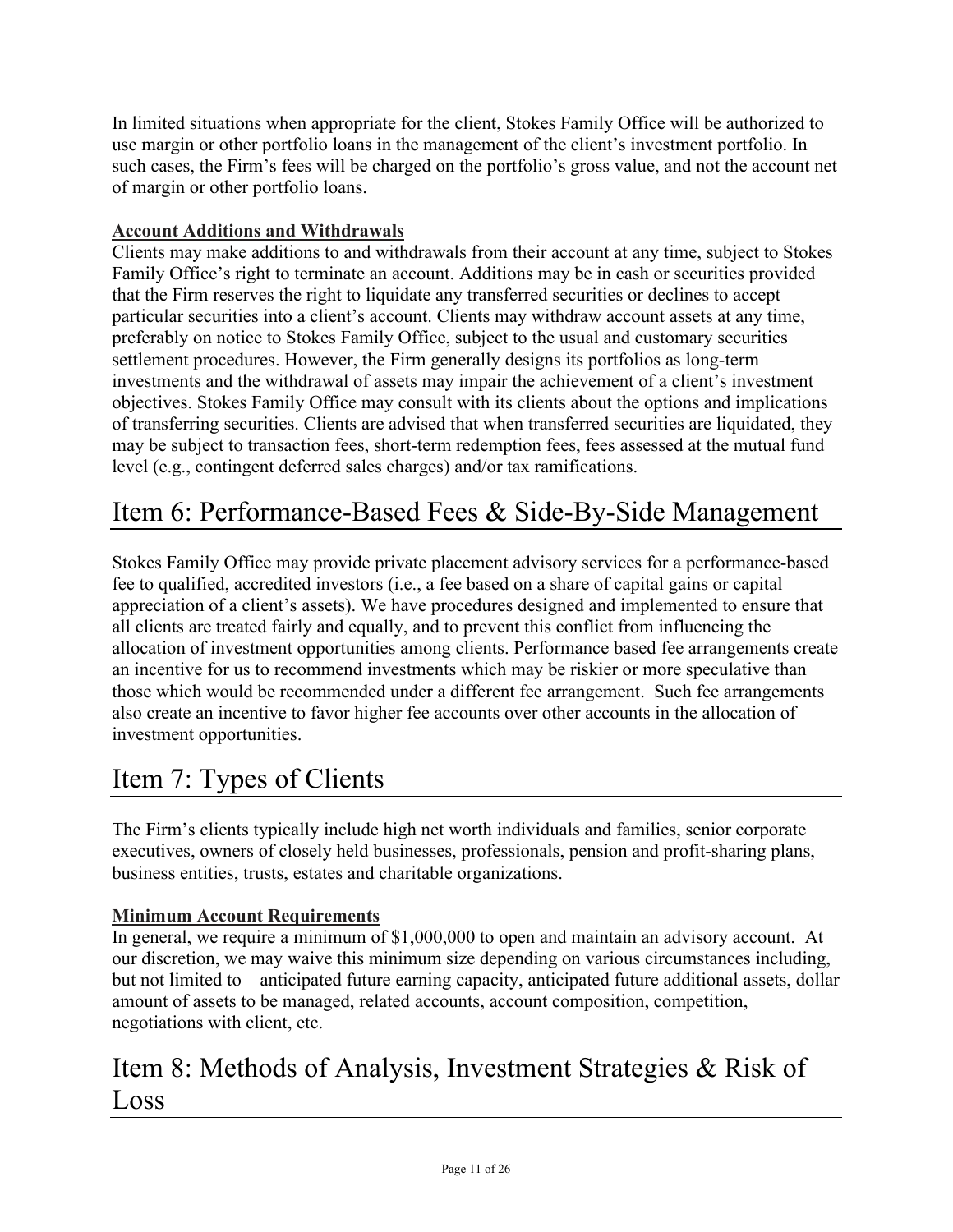### **Methods of Analysis**

The Firm's investment philosophy is long-term in nature, and is based on research, principles and experience rather than short-term trends. The Firm focuses on asset allocation investment strategies, all based on our clients' specific investment objectives, to optimize the risk and reward of a portfolio. An analysis of the returns, volatility and correlations of different asset classes is conducted in order to create portfolios tailored to each client's investment objectives, investment time horizon, and risk tolerance. Investment research is performed through the use of professional and public databases, paid subscriptions, financial publications and investment conferences.

### **Portfolio Activity**

As part of its investment advisory services, Stokes Family Office will review client portfolios on an ongoing basis. Based upon this review, there may be extended periods of time when the Firm determines that changes to a client's portfolio are neither necessary nor prudent. Of course, as indicated below, there can be no assurance that investment decisions made by Firm will be profitable or equal any specific performance level(s).

#### **Cash Positions**

At any specific point in time, depending upon perceived or anticipated market conditions/events (there being no guarantee that such anticipated market conditions/events will occur), the Firm may maintain cash positions for defensive purposes or for other reasons agreed upon with the client. All cash positions (money markets, etc.) shall be included as part of assets under management for purposes of calculating the Wealth Management and Family Office fees.

#### **Investment Strategies**

Stokes Family Office manages client assets on a discretionary or non-discretionary basis. The Firm primarily allocates client assets among various mutual funds, exchange-traded funds ("ETFs"), exchange-traded notes ("ETNs"), separate account managers ("SMAs") and individual debt and equity securities in accordance with their stated investment objectives. In certain circumstances, for qualified, accredited investors, Stokes Family Office will allocate assets to Private Placements.

Stokes Family Office tailors its advisory services to the individual needs of clients. The Firm consults with clients initially and on an ongoing basis to develop specific approaches to their investment needs. Investment portfolios are constructed with the client's objectives, risk tolerance and time horizon in mind. Stokes Family Office strives to determine the appropriate level of investment risk in a client's portfolio; however, investing entails the risk of loss, and clients should be prepared to bear such loss.

As stated above, we may rely on information provided to us by third-party sources such as CAIS, iCapital Network, and Conway Investment Research when providing advice related to alternative investments.

#### **Risk of Loss**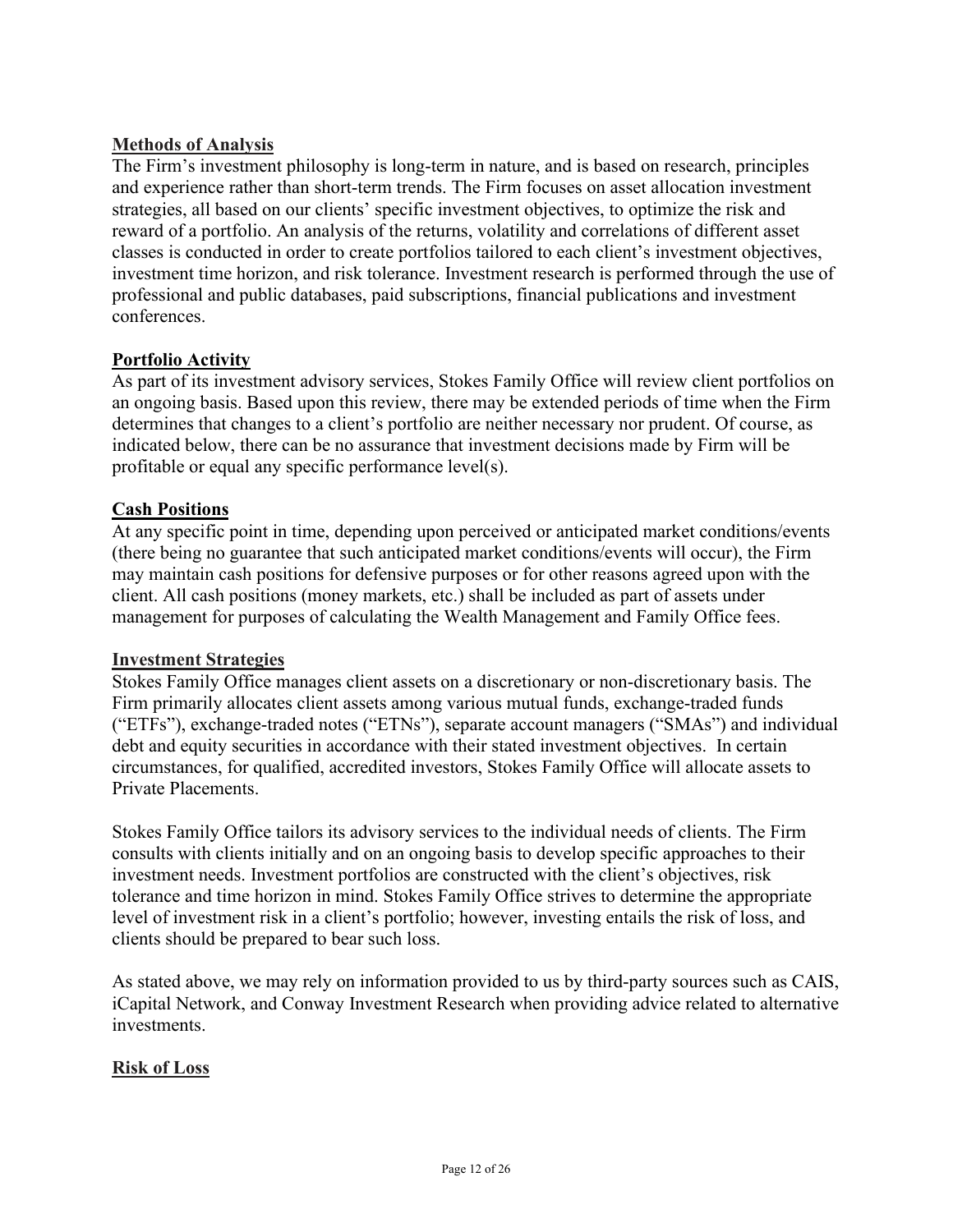#### *Market Risks*

Investing involves risk, including the potential loss of principal, and all investors should be guided accordingly. The profitability of a significant portion of Stokes Family Office's recommendations and/or investment decisions may depend to a great extent upon correctly assessing the future course of price movements of stocks, bonds and other asset classes. There can be no assurance that Stokes Family Office will be able to predict those price movements accurately or capitalize on any such assumptions.

#### *Mutual Funds, ETFs, and ETNs*

An investment in a mutual fund or ETF involves risk, including the loss of principal. Mutual fund and ETF shareholders are necessarily subject to the risks stemming from the individual issuers of the fund's underlying portfolio securities. Such shareholders are also liable for taxes on any fund-level capital gains, as mutual funds and ETFs are required by law to distribute capital gains in the event they sell securities for a profit that cannot be offset by a corresponding loss.

Shares of mutual funds are generally distributed and redeemed on an ongoing basis by the fund itself or a broker acting on its behalf. The trading price at which a share is transacted is equal to a fund's stated daily per share net asset value ("NAV"), plus any shareholders fees (*e.g*., sales loads, purchase fees, redemption fees). The per share NAV of a mutual fund is calculated at the end of each business day, although the actual NAV fluctuates with intraday changes to the market value of the fund's holdings. The trading prices of a mutual fund's shares may differ significantly from the NAV during periods of market volatility, which may, among other factors, lead to the mutual fund's shares trading at a premium or discount to actual NAV.

Shares of ETFs are listed on security exchanges and transacted at negotiated prices in the secondary market. Generally, ETF shares trade at or near their most recent NAV, which is generally calculated at least once daily for indexed based ETFs and potentially more frequently for actively managed ETFs. However, certain inefficiencies may cause the shares to trade at a premium or discount to their pro rata NAV. There is also no guarantee that an active secondary market for such shares will develop or continue to exist. Generally, an ETF only redeems shares when aggregated as creation units (usually 20,000 shares or more). Therefore, if a liquid secondary market ceases to exist for shares of a particular ETF, a shareholder may have no way to dispose of such shares.

ETNs are an unsecured, unsubordinated debt instrument of the issuing financial institution and bear the full credit risk of the issuer in addition to the risks of the underlying investments. Although ETNs are designed to track the performance of an underlying group of investments, their performance may differ significantly. Similar to ETFs, ETNs can be bought and sold throughout the day, and their price can fluctuate throughout the day. ETNs may have a maturity date, subject to the instruction in the prospectus.

#### *Model Portfolios*

The development and maintenance of Model Portfolios is materially supported by BlackRock Fund Advisors and/or its affiliates, including BlackRock Investments, LLC (collectively, "BlackRock"), which provides SFO with investment research, model recommendations and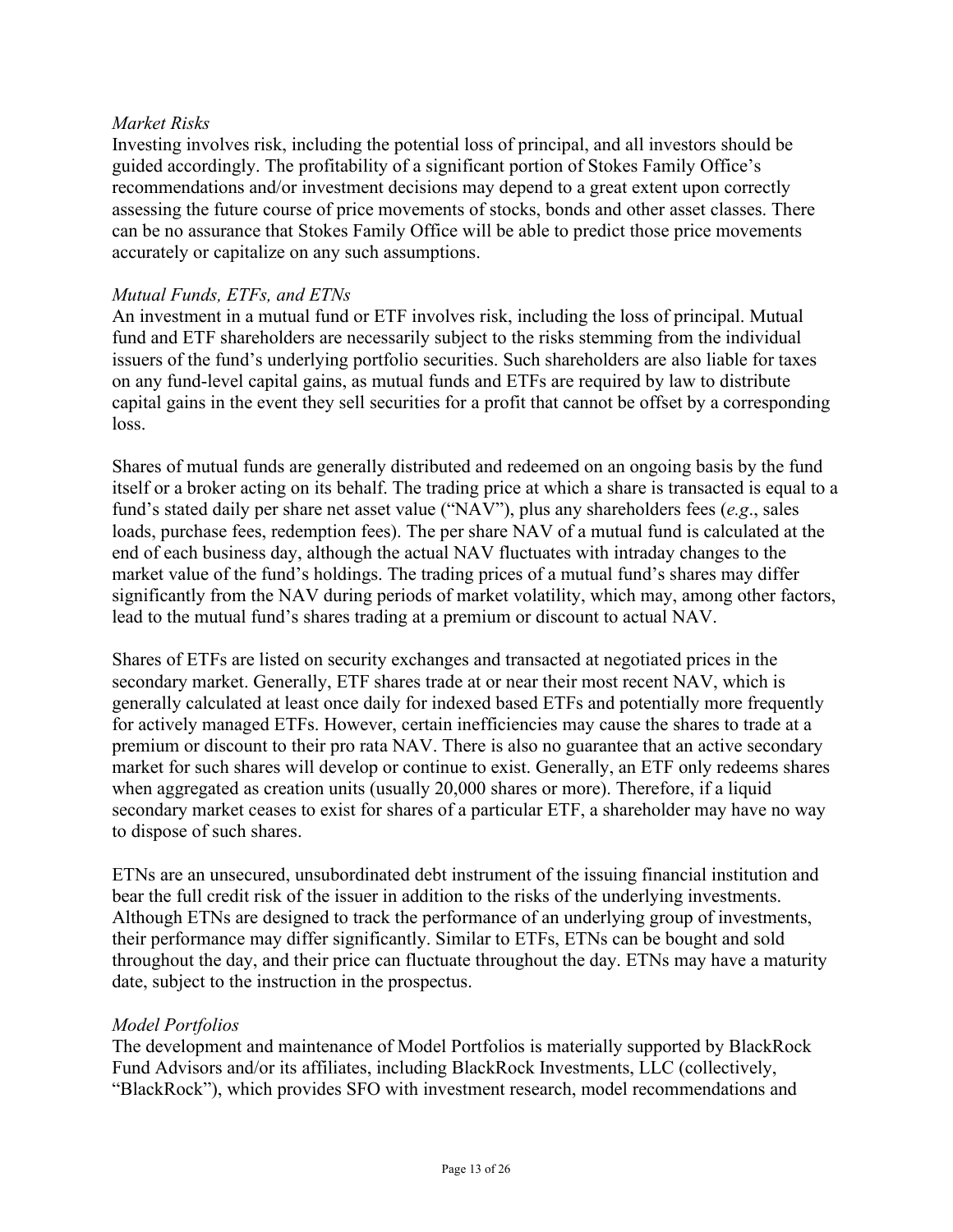marketing support at no cost. Research and recommendations provided by BlackRock to SFO, however, favor the use of iShares ETFs, which are distributed by BlackRock. While SFO is under no obligation to utilize iShares ETFs in the management of the Model Portfolios, such models will predominantly utilize iShares ETFs in their construction. This creates a material conflict of interest for SFO as the receipt of such services from BlackRock reduces SFO's operating costs, which creates an incentive for SFO to recommend and utilize products sponsored or distributed by BlackRock in the management of all client accounts. Clients should be aware that ETFs or Mutual Funds that are not sponsored or distributed by BlackRock that are comparable to iShares ETFs, with potentially lower internal expense ratios, may be available for investment without incurring any commissions or transaction fees. Please see the "Item 12 – Brokerage Practices" section for additional information regarding BlackRock.

All models utilized in the management of client accounts carry the risk that the model might be based on one or more incorrect assumptions. Inherent in the use of BlackRock Model Portfolios is the risk that SFO is unable to supervise BlackRock. In order to mitigate this risk, SFO will monitor the performance of the BlackRock Model Portfolios. Please refer to the BlackRock Fund Advisors ADV Part 2A for a full disclosure of risks regarding the strategies employed.

#### *Separate Account Manager*

In certain unique circumstances or if requested by a client, SFO will allocate a portion of a portfolio to an independent third-party investment adviser ("separate account manager" or "SMA") for separate account management based upon individual client circumstances and objectives, including, but not limited to, client account size, investment strategy and tax circumstances. Upon the recognition of such situations, SFO will enter into a tri-party agreement with the client and separate account manager for the management of those securities. SFO will monitor the performance of the selected separate account manager(s).

Inherent in the use of separate account managers is the risk that SFO is unable to supervise the separate account manager. In order to mitigate this risk, SFO will monitor the performance of the selected separate account manager(s). Please refer to the ADV Part 2A of the separate account manager for a full disclosure of risks regarding the strategies employed by the separate account manager.

#### *Options*

Options allow investors to buy or sell a security at a contracted "strike" price at or within a specific period of time. Clients may pay or collect a premium for buying or selling an option. Investors transact in options to either hedge (i.e., limit) losses in an attempt to reduce risk or to speculate on the performance of the underlying securities. Options transactions contain a number of inherent risks, including the partial or total loss of principal in the event that the value of the underlying security or index does not increase/decrease to the level of the respective strike price. Holders of options contracts are also subject to default by the option writer which may be unwilling or unable to perform its contractual obligations.

*Equity Securities Risk*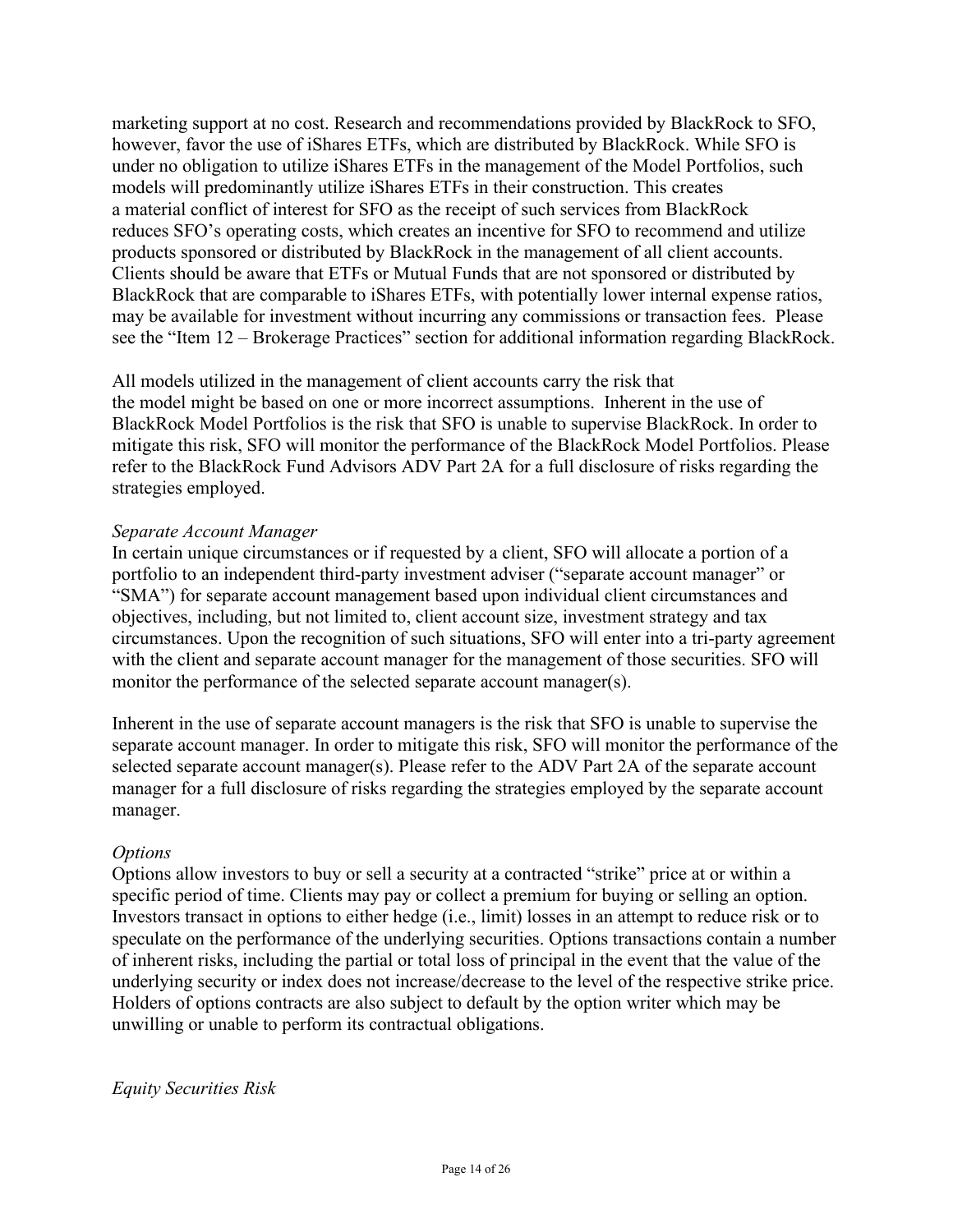Equity securities (common, convertible preferred stocks and other securities whose values are tied to the price of stocks, such as rights, warrants and convertible debt securities) could decline in value if the issuer's financial condition declines or in response to overall market and economic conditions. A fund's principal market segment(s) – such as large cap, mid cap or small cap stocks, or growth or value stocks – can underperform other market segments or the equity markets as a whole. Investments in smaller companies and mid-size companies can involve greater risk and price volatility than investments in larger, more mature companies.

#### *Fixed-Income Securities Risk*

Fixed-income securities are subject to interest rate risk and credit quality risk. The market value of fixed-income securities generally declines when interest rates rise, and an issuer of fixedincome securities could default on its payment obligations.

#### *Interval Funds*

Interval Fund Risk. Where appropriate, SFO may utilize certain funds structured as nondiversified, closed-end management investment companies, registered under the Investment Company Act of 1940 ("interval fund"). Investments in an interval fund involve additional risk, including lack of liquidity and restrictions on withdrawals. During any time periods outside of the specified repurchase offer window(s), investors will be unable to sell their shares of the interval fund. There is no assurance that an investor will be able to tender shares when or in the amount desired, and the fund can suspend or postpone repurchases. Additionally, in limited circumstances, an interval fund may have a limited amount of capacity and may not be able to fulfill all purchase orders. While an internal fund periodically offers to repurchase a portion of its securities, there is no guarantee that investors may sell their shares at any given time or in the desired amount. The closed-end interval funds utilized by SFO impose liquidity gates for each repurchase offer and in the event the offer is oversubscribed, the requested redemption amount may be reduced.

As interval funds may expose investors to liquidity risk, investors should consider interval fund shares to be an illiquid investment. Typically, the interval funds are not listed on any securities exchange and are not publicly traded. Thus, there is no secondary market for the fund's shares.

Clients should carefully review the fund's prospectus and most recent shareholder report to more fully understand the interval fund structure and be knowledgeable to the unique risks associated with internal funds, including the illiquidity risks. Because these types of investments involve certain additional risk, these funds will only be utilized when consistent with a client's investment objectives, individual situation, suitability, tolerance for risk and liquidity needs. Investment should be avoided where an investor has a short-term investing horizon and/or cannot bear the loss of some or all of the investment.

#### *Private Placements*

Private placements generally carry a higher degree of risk due to illiquidity, lack of diversification, and leverage. Most securities that are acquired in a private placement will be restricted securities and must be held for an extended amount of time and therefore cannot be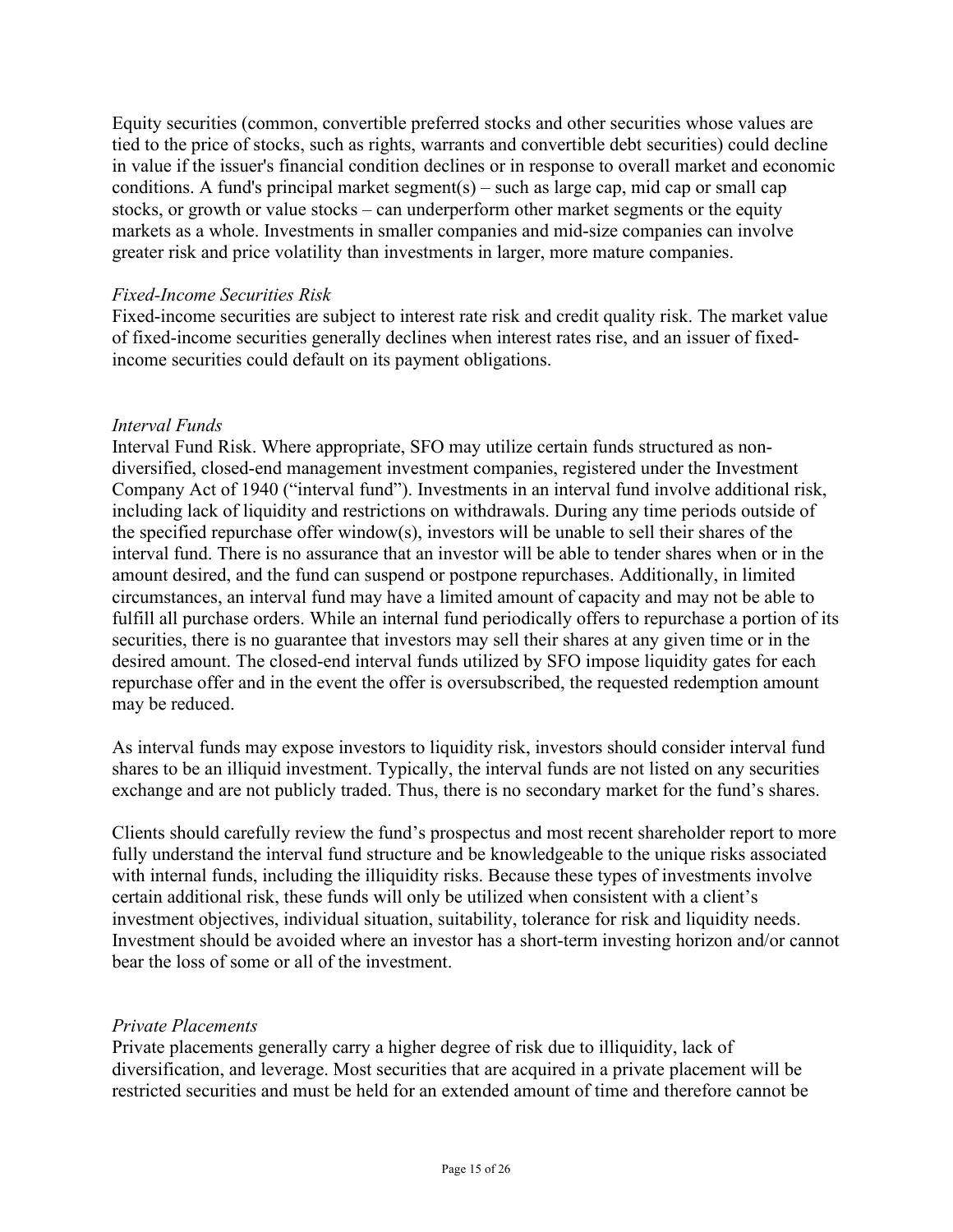sold easily if at all. The range of risks are dependent on the nature of the partnership and are disclosed in the offering documents.

### *Cybersecurity*

The computer systems, networks and devices used by SFO and service providers to us and our clients to carry out routine business operations employ a variety of protections designed to prevent damage or interruption from computer viruses, network failures, computer and telecommunication failures, infiltration by unauthorized persons and security breaches. Despite the various protections utilized, systems, networks or devices potentially can be breached. A client could be negatively impacted as a result of a cybersecurity breach.

Cybersecurity breaches can include unauthorized access to systems, networks, or devices; infection from computer viruses or other malicious software code; and attacks that shut down, disable, slow or otherwise disrupt operations, business processes or website access or functionality. Cybersecurity breaches may cause disruptions and impact business operations, potentially resulting in financial losses to a client; impediments to trading; the inability by us and other service providers to transact business; violations of applicable privacy and other laws; regulatory fines, penalties, reputational damage, reimbursement or other compensation costs, or additional compliance costs, as well as the inadvertent release of confidential information.

Similar adverse consequences could result from cybersecurity breaches affecting issuers of securities in which a client invests; governmental and other regulatory authorities; exchange and other financial market operators, banks, brokers, dealers and other financial institutions and other parties. In additional substantial costs may be incurred by these entities in order to prevent any cybersecurity breaches in the future.

The risk of loss described herein should not be considered to be an exhaustive list of all the risks which clients should consider.

# <span id="page-15-0"></span>Item 9: Disciplinary Information

Stokes Family Office has not been involved in any legal or disciplinary events that are material to a client's or prospective client's evaluation of its advisory business or the integrity of its management.

# <span id="page-15-1"></span>Item 10: Other Financial Industry Activities & Affiliations

### **Licensed Insurance Agents**

A number of the Firm's Supervised Persons are licensed insurance agents and from time to time will offer certain insurance products on a fully-disclosed commissionable basis. A conflict of interest exists to the extent that Stokes Family Office recommends the purchase of insurance products where its Supervised Persons are entitled to insurance commissions or other additional compensation. The Firm has procedures in place whereby it seeks to ensure that all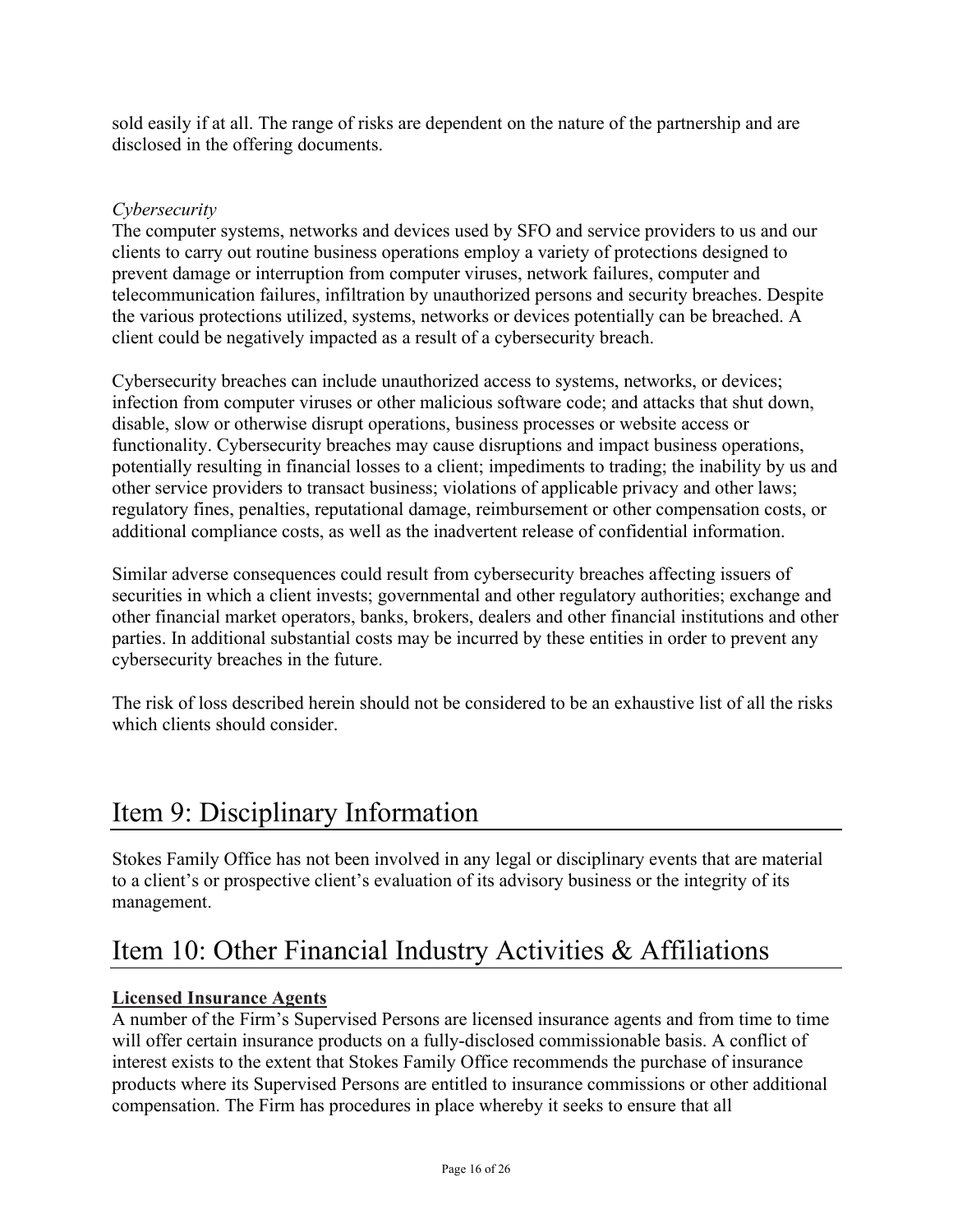recommendations are made in its clients' best interest regardless of any such affiliations. Clients retain absolute discretion over all decisions regarding the implementation of insurance products and are under no obligation to act upon any of the recommendations made by Stokes Family Office or its Supervised Persons with respect to any insurance products.

Neither Adviser nor any of its management persons have any relationship or arrangement with any of the following related entities that is material to Adviser's advisory business or to clients:

- i. broker-dealer, municipal securities dealer, or government securities dealer or broker
- ii. investment company or other pooled investment vehicle (including a mutual fund, closed-end investment company, unit investment trust, private investment company or "hedge fund," and offshore fund)
- iii. other investment adviser or financial planner
- iv. futures commission merchant, commodity pool operator, or commodity trading adviser
- v. banking or thrift institution
- vi. accountant or accounting firm
- vii. lawyer or law firm
- viii. insurance company or agency
- ix. pension consultant
- x. real estate broker or dealer
- xi. sponsor or syndicator of limited partnerships

Neither the Firm nor any of its management persons are registered, or have an application pending to register, as a broker-dealer or a registered representative of a broker-dealer.

Neither the Firm nor any of its management persons are registered, or have an application pending to register, as a futures commission merchant, commodity pool operator, a commodity trading adviser, or an associated person of the foregoing entities.

# <span id="page-16-0"></span>Item 11: Code of Ethics, Participation or Interest in Client Transactions & Personal Trading

Stokes Family Office has adopted a code of ethics in compliance with applicable securities laws ("Code of Ethics") that sets forth the standards of conduct expected of its Supervised Persons. Stokes Family Office's Code of Ethics contains written policies reasonably designed to prevent certain unlawful practices such as the use of material non-public information by the Firm or any of its Supervised Persons and the trading by the same of securities ahead of clients in order to take advantage of pending orders.

The Code of Ethics also requires certain of Stokes Family Office's personnel to report their personal securities holdings and transactions and obtain pre-approval of certain investments (*e.g*., initial public offerings, limited offerings). However, the Firm's Supervised Persons are permitted to buy or sell securities that it also recommends to clients if done in a fair and equitable manner that is consistent with the Firm's policies and procedures. This Code of Ethics has been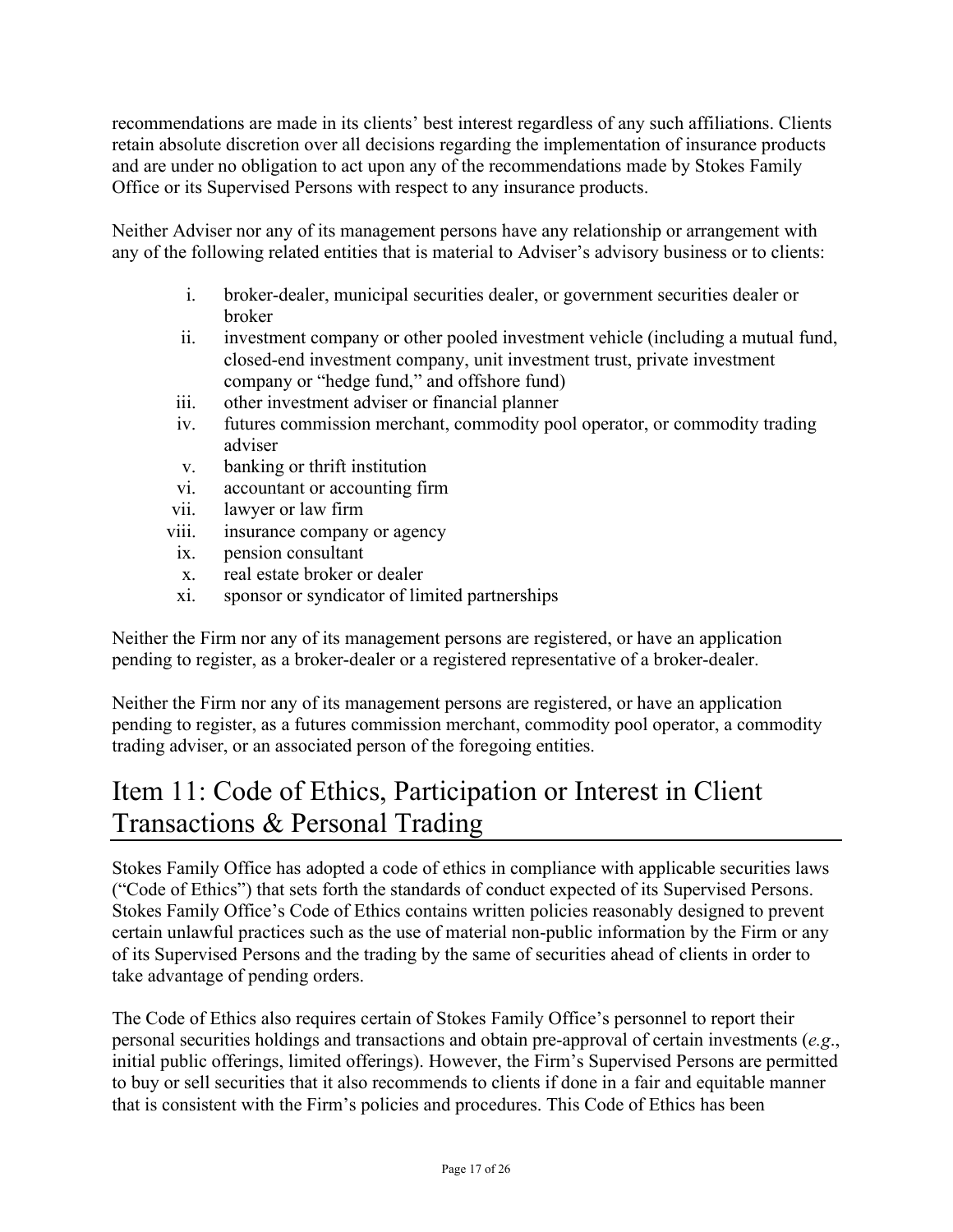established recognizing that some securities trade in sufficiently broad markets to permit transactions by certain personnel to be completed without any appreciable impact on the markets of such securities. Therefore, under limited circumstances, exceptions may be made to the policies stated below.

When the Firm is engaging in or considering a transaction in any security on behalf of a client, no Supervised Person with access to this information may knowingly effect for themselves or for their immediate family (i.e., spouse, minor children and adults living in the same household) a transaction in that security unless:

- the transaction has been completed;
- the transaction for the Supervised Person is completed as part of a batch trade with clients or otherwise at the same price and terms as was received by the client; or
- a decision has been made not to engage in the transaction for the client.

These requirements are not applicable to: (i) direct obligations of the Government of the United States; (ii) money market instruments, bankers' acceptances, bank certificates of deposit, commercial paper, repurchase agreements and other high-quality short-term debt instruments, including repurchase agreements; (iii) shares issued by mutual funds or money market funds; and (iv) shares issued by unit investment trusts that are invested exclusively in one or more mutual funds. The Firm's principals may invest in private placements they also recommend to the clients of the Firm. All private placements for the principals will be reviewed and approved by the CCO prior to investing.

### **Conflicts Relating to SFO Party Investment Alongside Clients**

SFO will provide appropriate advisory clients with information and/or advice about private placements. Because of the potential conflicts of interest arising from such investments, it is incumbent upon such clients to independently evaluate such investments if they wish to pursue them. No such investment information or advice will be provided to Stokes Institutional clients subject to ERISA.

Where SFO and their members, management board members, officers, employees and affiliates (collectively called "SFO Parties") invest in private companies or funds alongside clients, or utilizes products offered by such companies, conflicts of interest arise, including where:

- A client's investment in a private fund or company introduced or recommended by SFO increases the value of an investment held by an SFO Party;
- A client's investment in a private fund or company in which an SFO Party has also invested provides liquidity to, or otherwise benefits, the private fund or company concerned;
- An SFO Party who has invested alongside a client has access to more information about the investment than the client and sells its position or buys more securities on the basis of that information;
- An SFO Party holds a different position in the company's or fund's capital structure than a client which creates different incentives to vote or take other actions affecting the client's investment;

Clients and prospective clients may contact Stokes Family Office to request a copy of its Code of Ethics.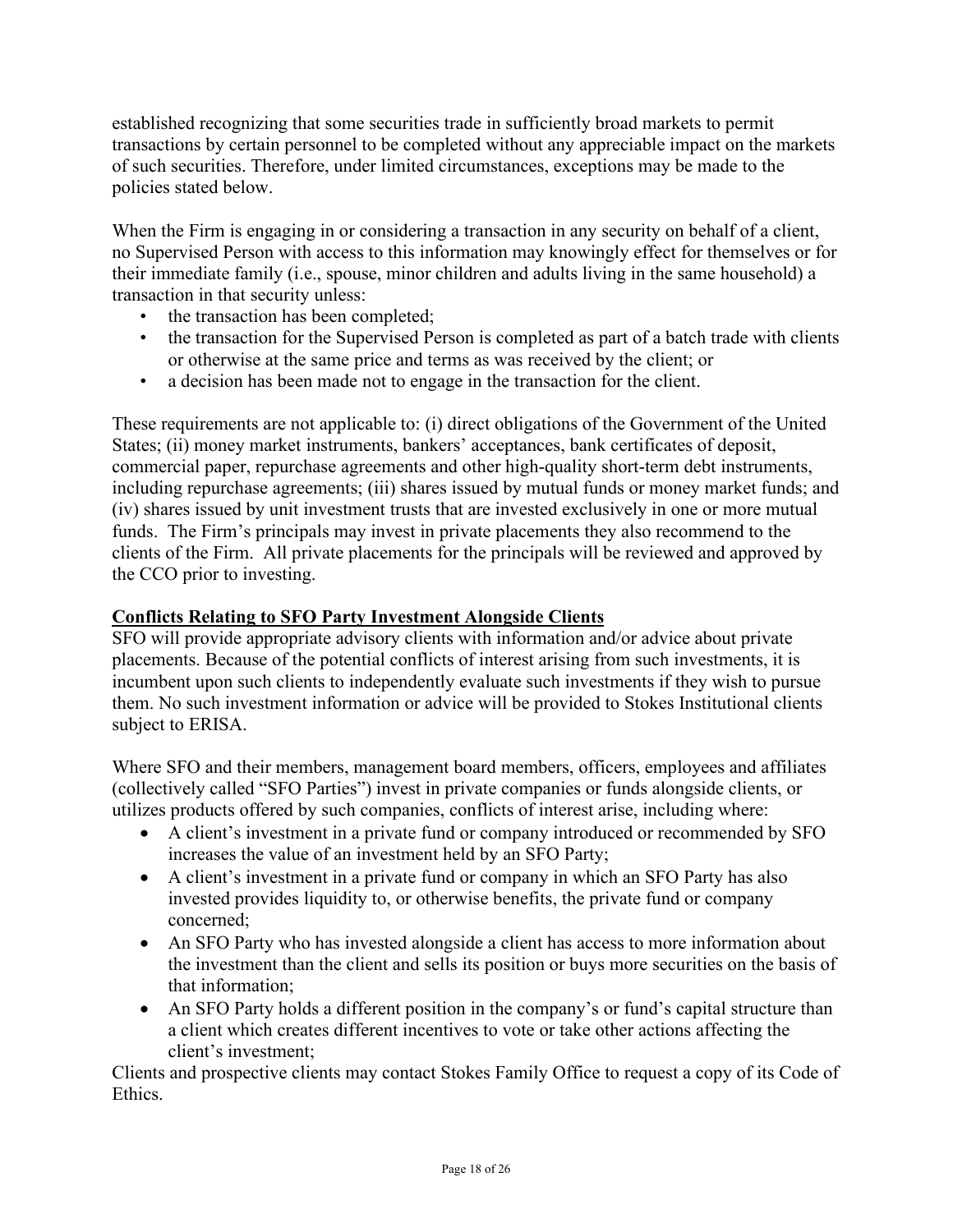Neither the Firm nor any of its related persons recommends to clients, or buys or sells for client accounts, securities in which the Firm or any of its related persons has a material financial interest.

# <span id="page-18-0"></span>Item 12: Brokerage Practices

### **Recommendation of Broker-Dealers for Client Transactions**

Stokes Family Office generally recommends that clients utilize the custody, trading, brokerage and clearing services of National Financial Services LLC ("Fidelity"), Charles Schwab & Co., Inc. ("Schwab") or Pershing LLC ("Pershing"), for investment management accounts and Tradeweb Direct LLC ("Tradeweb") and Raymond James for trade execution services. Stokes Family Office also recommends Millennium Trust Company and Premier Trust Company in certain situations to custody private placement assets as well as IPX Retirement to custody certain IRA assets.

Factors which Stokes Family Office considers in recommending Fidelity, Schwab, Pershing, Tradeweb or any other broker-dealer to clients include their respective financial strength, reputation, execution, pricing, research and service. Assessing these factors as a whole allows the Firm to fulfill its duty to seek best execution for its clients' securities transactions. However, the Firm does not guarantee that Fidelity, Schwab, Pershing, Tradeweb, or Raymond James will necessarily provide the best possible price, as price is not the sole factor considered when seeking best execution. Fidelity, Schwab, Pershing, Tradeweb, and Raymond James also enable the Firm to obtain many mutual funds without transaction charges and other securities at nominal transaction charges.

Clients should be aware that Fidelity has agreed to waive applicable custodial fees it would otherwise charge either to clients or to Stokes Family Office for so long as certain Fidelity mutual funds or other designated investment products are maintained in client accounts. To the extent that Fidelity's custodial fees would be charged directly to clients, Stokes Family Office believes that the inclusion of such funds or investment products in client accounts is appropriate given the avoidance of additional expense to such clients. To the extent that Fidelity's custodial fees would be charged to Stokes Family Office, the inclusion of such funds or investment products in client accounts creates a conflict of interest, as it provides an incentive for Stokes Family Office to include such funds or investment products in client accounts solely to avoid the payment of additional custodial fees to Fidelity. Stokes Family Office addresses this conflict of interest by fully disclosing it in this brochure, by evaluating the appropriateness and investment merit of Fidelity funds and other investment products for client accounts without regard to custodial fee savings that may result to Stokes Family Office, and by only allocating clients' accounts in a manner that serves clients' best interests.

The commissions and/or transaction fees charged by Fidelity, Schwab, Pershing, Tradeweb, or Raymond James may be higher or lower than those charged by other Financial Institutions.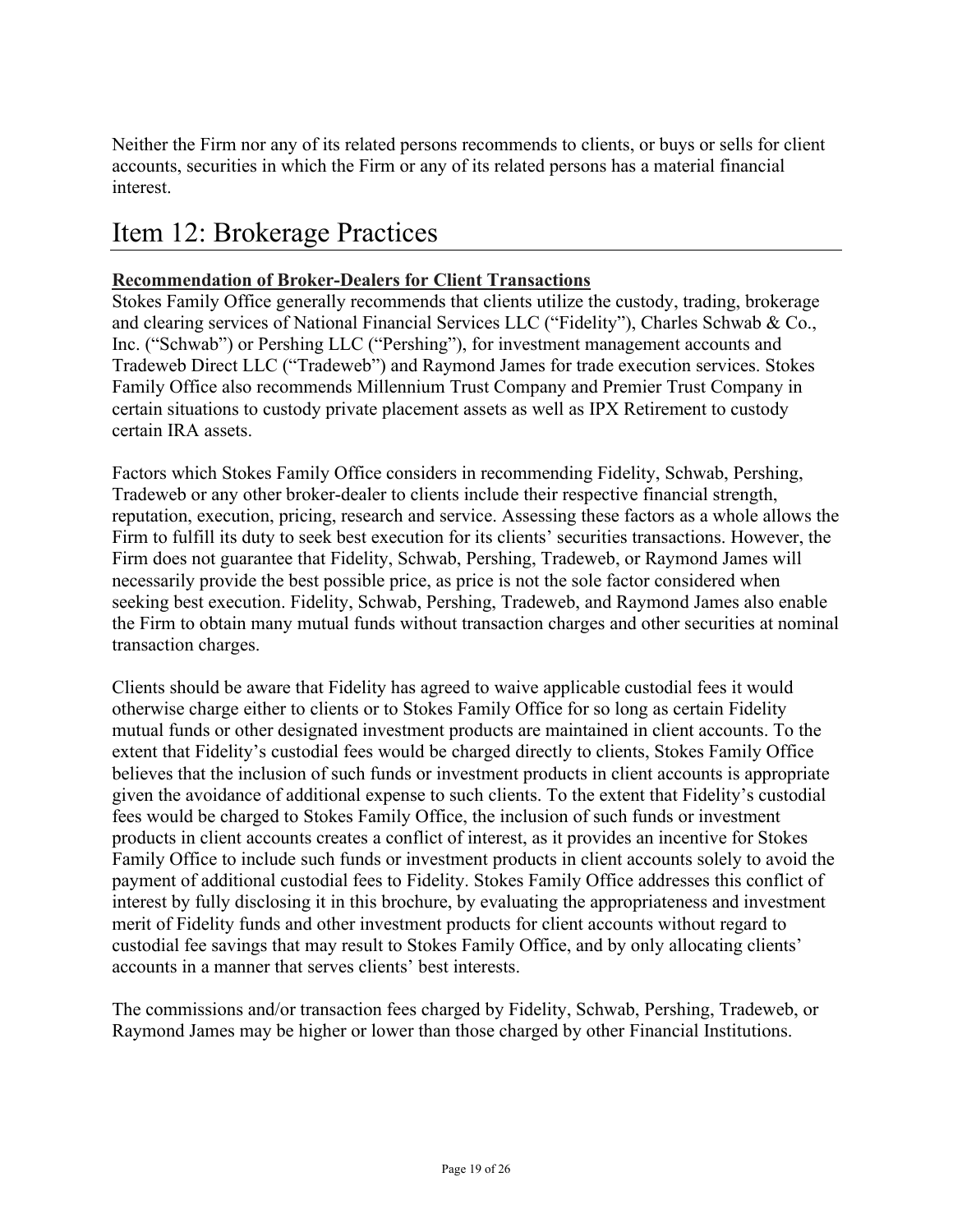Stokes Family Office periodically and systematically reviews its policies and procedures regarding its recommendation of Fidelity, Schwab, Pershing, Tradeweb, and Raymond James in light of its duty to seek best execution.

#### **Software and Support Provided by Financial Institutions**

Stokes Family Office receives, without cost from Fidelity, Schwab, Pershing, Tradeweb, and Raymond James, computer software and related systems support, which allow Stokes Family Office to better monitor client accounts. Stokes Family Office receives the software and related support without cost because the Firm renders investment management services to clients that maintain assets at Fidelity, Schwab, and Pershing and use the trade execution services of Tradeweb and Raymond James. The software and support are not provided in connection with securities transactions of clients (i.e., not "soft dollars"). The software and related systems support may benefit Stokes Family Office, but not necessarily its clients directly. In fulfilling its duties to its clients, Stokes Family Office endeavors at all times to put the interests of its clients first. Clients should be aware, however, that Stokes Family Office's receipt of economic benefits from a broker-dealer creates a conflict of interest since these benefits may influence the Firm's choice of broker-dealer over another that does not furnish similar software, systems support or services.

Specifically, Stokes Family Office receives the following benefits from Fidelity, Schwab, Pershing, Raymond James and/or Tradeweb at no cost to Stokes Family Office:

- Receipt of duplicate client confirmations and bundled duplicate statements;
- An online platform through which the Firm can monitor and review client accounts;
- Access to a trading desk that exclusively services its institutional traders;
- Access to block trading which provides the ability to aggregate securities transactions and then allocate the appropriate shares to client accounts;
- Access to an electronic communication network for client order entry and account information;
- Practice management consulting; and
- Occasional business meals and entertainment.

The Firm also receives admission to educational and due diligence programs hosted by Fidelity Schwab, Pershing, Tradeweb and Raymond James at no cost to Stokes Family Office. On occasion, the Firm receives admission to, and related travel and lodging costs for educational programs from other financial service providers and investment companies, all at no cost to Stokes Family Office.

The receipt of these benefits creates a conflict of interest to the extent it causes the Firm to recommend Fidelity, Schwab, Pershing, Tradeweb and Raymond James as opposed to a comparable custodial broker-dealer. The Firm addresses this conflict of interest by fully disclosing this conflict of interest in this brochure, evaluating Fidelity, Schwab, Pershing, Tradeweb, and Raymond James based on the value and quality of their services as realized by clients, and by periodically evaluating alternative custodial broker-dealers to recommend.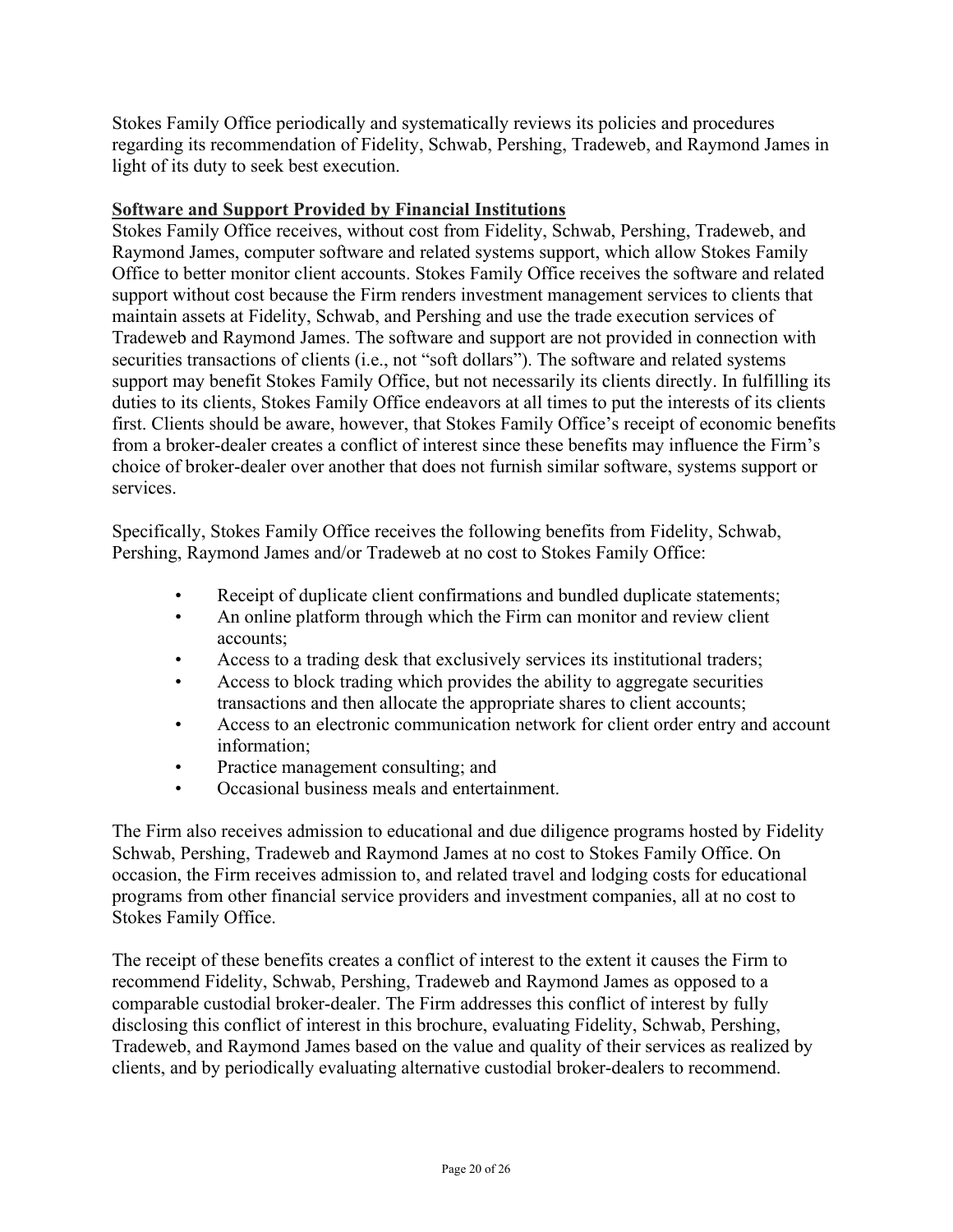BlackRock Fund Advisors ("BlackRock", CRD No. 105247) has granted SFO with access to its Aladdin® Platform, a portfolio management and risk analytics operating system, as well as marketing support at no cost to SFO. Investment models generated by the Aladdin® Platform are used by SFO in the development and maintenance of the Model Portfolios. The investment models generated by the Aladdin® Platform predominantly utilize iShares ETFs, which are sponsored, distributed and/or advised by BlackRock. SFO receipt of investment research, models and/or technology from BlackRock creates a conflict of interest for SFO because the receipt of these benefits reduces SFO's operating costs, which, in turn, creates an incentive for SFO to recommend and/or use iShares ETFs and/or other BlackRock products in the investment management of client accounts. BlackRock does not provide and is not responsible for providing investment advice to clients of SFO, does not participate in or make any investment decisions on behalf of SFO or clients of SFO, does not endorse any investment decision or recommendation made by SFO or its IARs, and has no obligation to continue to provide SFO with its investment models and/or access to the Aladdin® Platform.

In addition to investment research, models and/or technology, BlackRock provides or may provide discounted or free attendance to conferences, meetings and other educational or social events, which may include full coverage of travel expenses to such events. Clients should be aware that the receipt of these benefits creates a conflict of interest for SFO as it creates another incentive for SFO to recommend the use of iShares ETFs and/or other BlackRock products in the investment management of client accounts.

Stokes Family Office has been granted access to Goldman Sachs research reports, which it utilizes to inform its own investment decision-making and the manner in which client accounts are allocated. Because such access has been granted by Goldman Sachs to Stokes Family Office without cost, this creates a conflict of interest to the extent it creates an implicit or moral incentive to utilize Goldman Sachs investment products in client accounts. Stokes Family Office addresses this conflict of interest by not accounting for the provision of research reports by Goldman Sachs (or any other Financial Institution) in its investment decision-making, by independently evaluating the merit of various investment vehicles based on each client's specific financial situation and investment objectives, and by providing transparent disclosure in this brochure.

As stated above, we may rely on information provided to us by third-party sources such as CAIS, iCapital Network, and Conway Investment Research when providing advice related to alternative investments. We receive no fee for the use of these sources. However, these sources may charge a basis point fee or receive a revenue share from the alternative asset manager. Stokes Family Office may receive non-economic benefits from the use of these services, which include but are not limited to curated lists of alternative investments with due diligence completed and easy completion of subscription documents. These non-economic benefits provide incentives to use such services and recommend alternatives listed by these sources. However, our Code of Ethics requires our representatives do what is in your best interest at all times. We monitor our transactions to ensure that representatives put their clients first, not any economic or noneconomic benefits they may receive.

### **Brokerage for Client Referrals**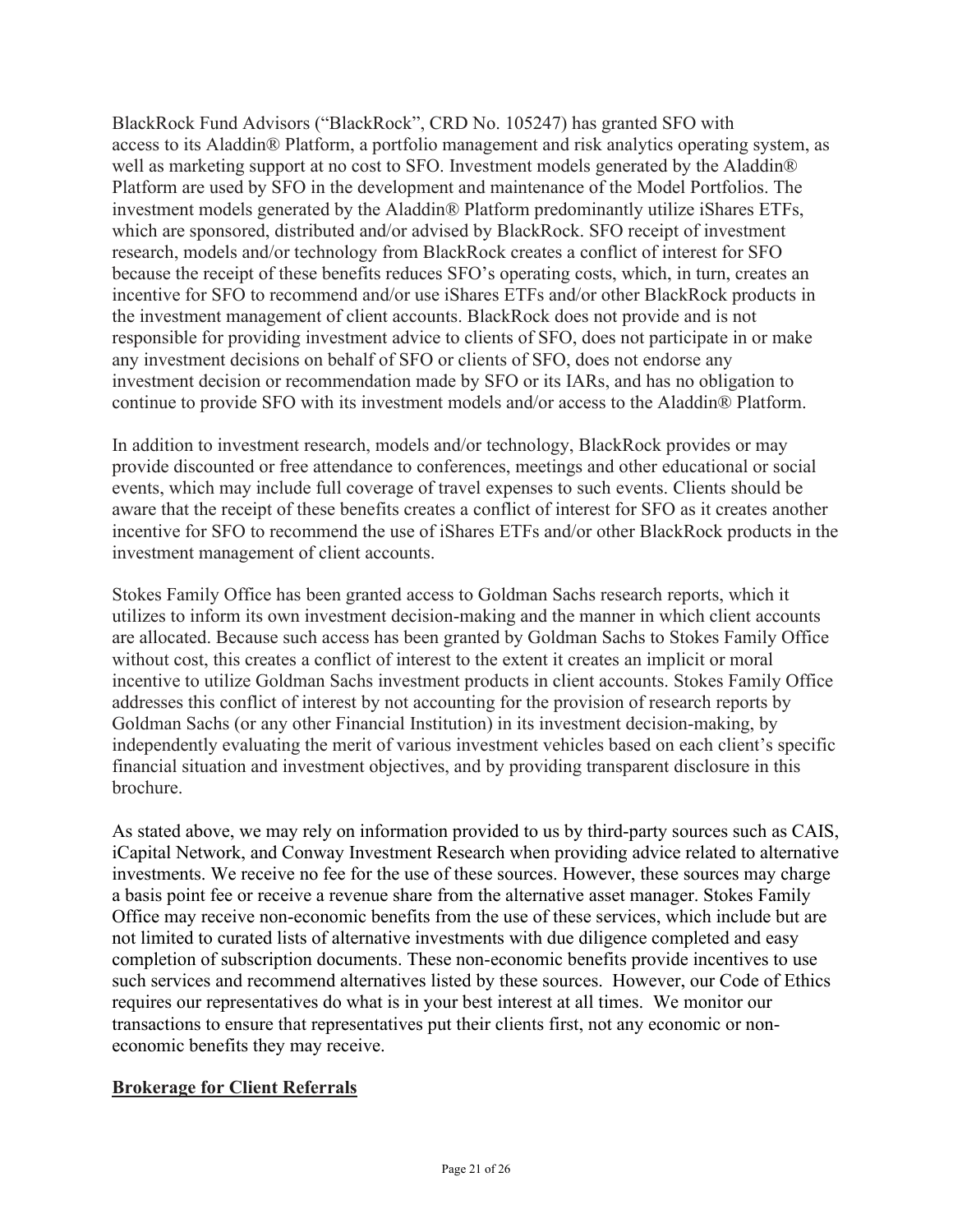Stokes Family Office does not consider, in selecting or recommending broker-dealers, whether the Firm receives client referrals from Fidelity, Schwab, Pershing, Tradeweb, Raymond James or another third party.

### **Directed Brokerage**

The client may direct Stokes Family Office in writing to use a particular financial institution to execute some or all transactions for the client. In that case, the client will negotiate terms and arrangements for the account with that financial institution and the Firm will not seek better execution services or prices from other Financial Institutions or be able to "batch" client transactions for execution through other Financial Institutions with orders for other accounts managed by Stokes Family Office (as described above). As a result, the client may pay higher commissions or other transaction costs, greater spreads or may receive less favorable net prices, on transactions for the account than would otherwise be the case. Subject to its duty to seek best execution, Stokes Family Office may decline a client's request to direct brokerage if, in the Firm's sole discretion, such directed brokerage arrangements would result in additional operational difficulties.

#### **Trade Aggregation**

Transactions for each client generally will be effected independently, unless Stokes Family Office decides to purchase or sell the same securities for several clients at approximately the same time. Stokes Family Office may (but is not obligated to) combine or "batch" such orders to obtain best execution, to negotiate more favorable commission rates or to allocate equitably among the Firm's clients differences in prices and commissions or other transaction costs that might not have been obtained had such orders been placed independently. Under this procedure, transactions will generally be averaged as to price and allocated among Stokes Family Office's clients pro rata to the purchase and sale orders placed for each client on any given day. To the extent that the Firm determines to aggregate client orders for the purchase or sale of securities, including securities in which Stokes Family Office's Supervised Persons may invest, the Firm generally does so in accordance with applicable rules promulgated under the Advisers Act and no-action guidance provided by the staff of the U.S. Securities and Exchange Commission. Stokes Family Office does not receive any additional compensation or remuneration as a result of the aggregation.

In the event that the Firm determines that a prorated allocation is not appropriate under the particular circumstances, the allocation will be made based upon other relevant factors, which may include: (i) when only a small percentage of the order is executed, shares may be allocated to the account with the smallest order or the smallest position or to an account that is out of line with respect to security or sector weightings relative to other portfolios, with similar mandates; (ii) allocations may be given to one account when one account has limitations in its investment guidelines which prohibit it from purchasing other securities which are expected to produce similar investment results and can be purchased by other accounts; (iii) if an account reaches an investment guideline limit and cannot participate in an allocation, shares may be reallocated to other accounts (this may be due to unforeseen changes in an account's assets after an order is placed); (iv) with respect to sale allocations, allocations may be given to accounts low in cash; (v) in cases when a pro rata allocation of a potential execution would result in a de minimis allocation in one or more accounts, the Firm may exclude the account(s) from the allocation; the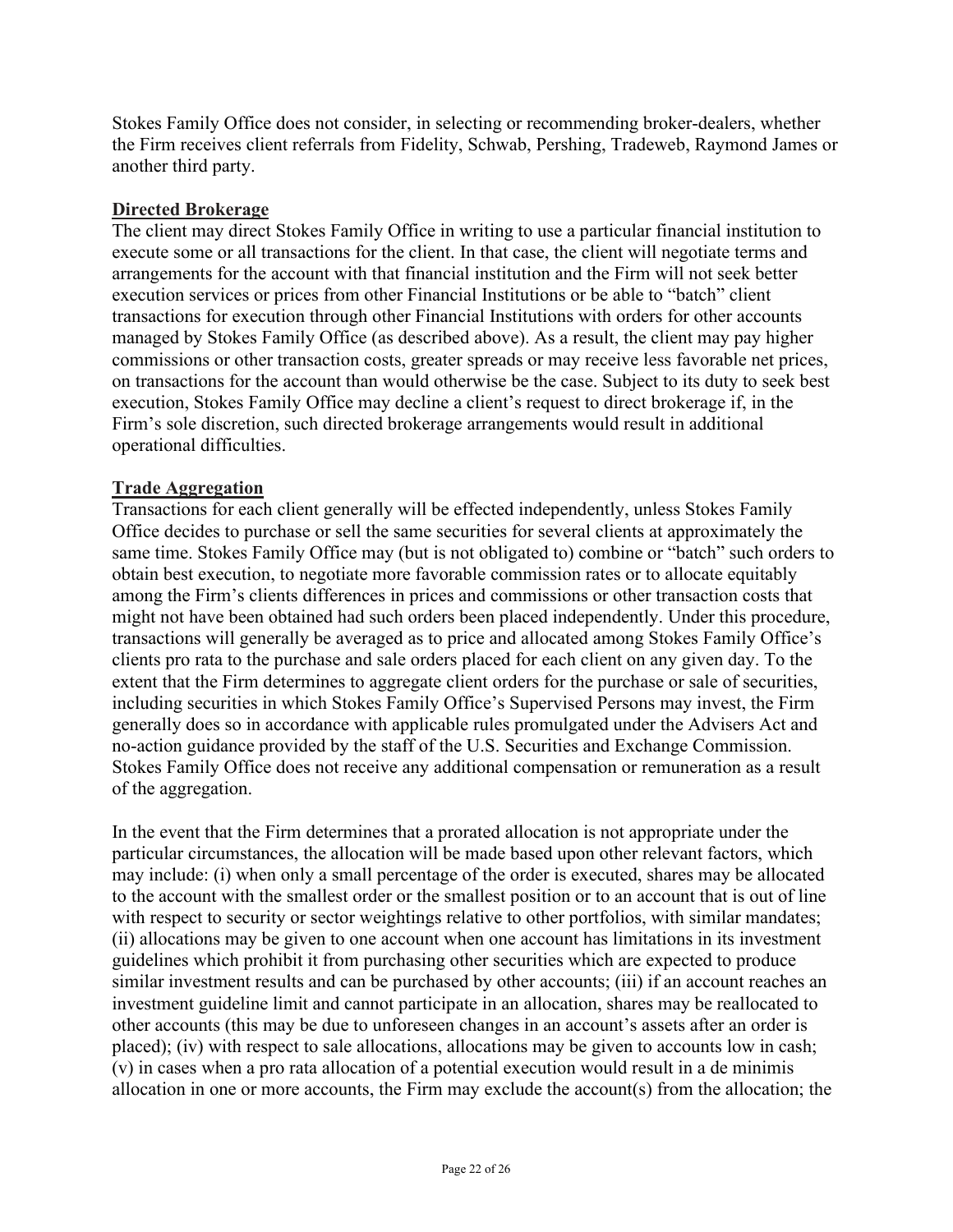transactions may be executed on a pro rata basis among the remaining accounts; or (vi) in cases where a small proportion of an order is executed in all accounts, shares may be allocated to one or more accounts on a random basis.

### **Trade Errors**

In all circumstances involving trade errors caused by SFO, clients are "made whole." If the correction of the trade error by the firm results in a loss, SFO is responsible for that loss. SFO does not retain any client trade error gains. In instances where multiple trades are corrected at the same time for the same event, the firm will net the results of each correction against each other. Gains received during these corrections may be used to offset losses resulting from other corrections within the total trade error correction. SFO may also correct trade errors by reallocating a purchased security to another client(s) account(s) in situations in which SFO determines such allocation will be in the clients' best interest. Such reallocations might prevent SFO from incurring trade error losses. Outside of these cases, SFO donates trade error gains to charity.

# <span id="page-22-0"></span>Item 13: Review of Accounts

### **Account Reviews**

Stokes Family Office monitors client portfolios on a continuous and ongoing basis while regular account reviews are typically conducted on at least an annual basis depending on the client's needs and preferences. Such reviews are conducted by the Firm's investment adviser representatives. All investment advisory clients are encouraged to discuss their needs, goals and objectives with Stokes Family Office and to keep the Firm informed of any changes thereto.

Other factors that may trigger a review include, but are not limited to, material developments in market conditions, material geopolitical events, and changes to a client's personal or financial situation (the birth of a child, preparing for a home purchase, plans to attend higher education, a job transition, impending retirement, death or disability among family members, etc.).

The custodial broker-dealer for client's account will send account statements and reports directly to clients no less frequently than quarterly. Such statements and reports will be mailed to clients at their address of record or delivered electronically, depending on the client's election.

### **Account Statements and Reports**

Clients are provided with transaction confirmation notices and regular summary account statements directly from the Financial Institutions where their assets are custodied. From time-totime or as otherwise requested, clients may also receive written or electronic reports from Stokes Family Office and/or an outside service provider, which contain certain account and/or marketrelated information, such as an inventory of account holdings or account performance. Clients should compare the account statements they receive from their custodian with any documents or reports they receive from Stokes Family Office or an outside service provider.

# <span id="page-22-1"></span>Item 14: Client Referrals and Other Compensation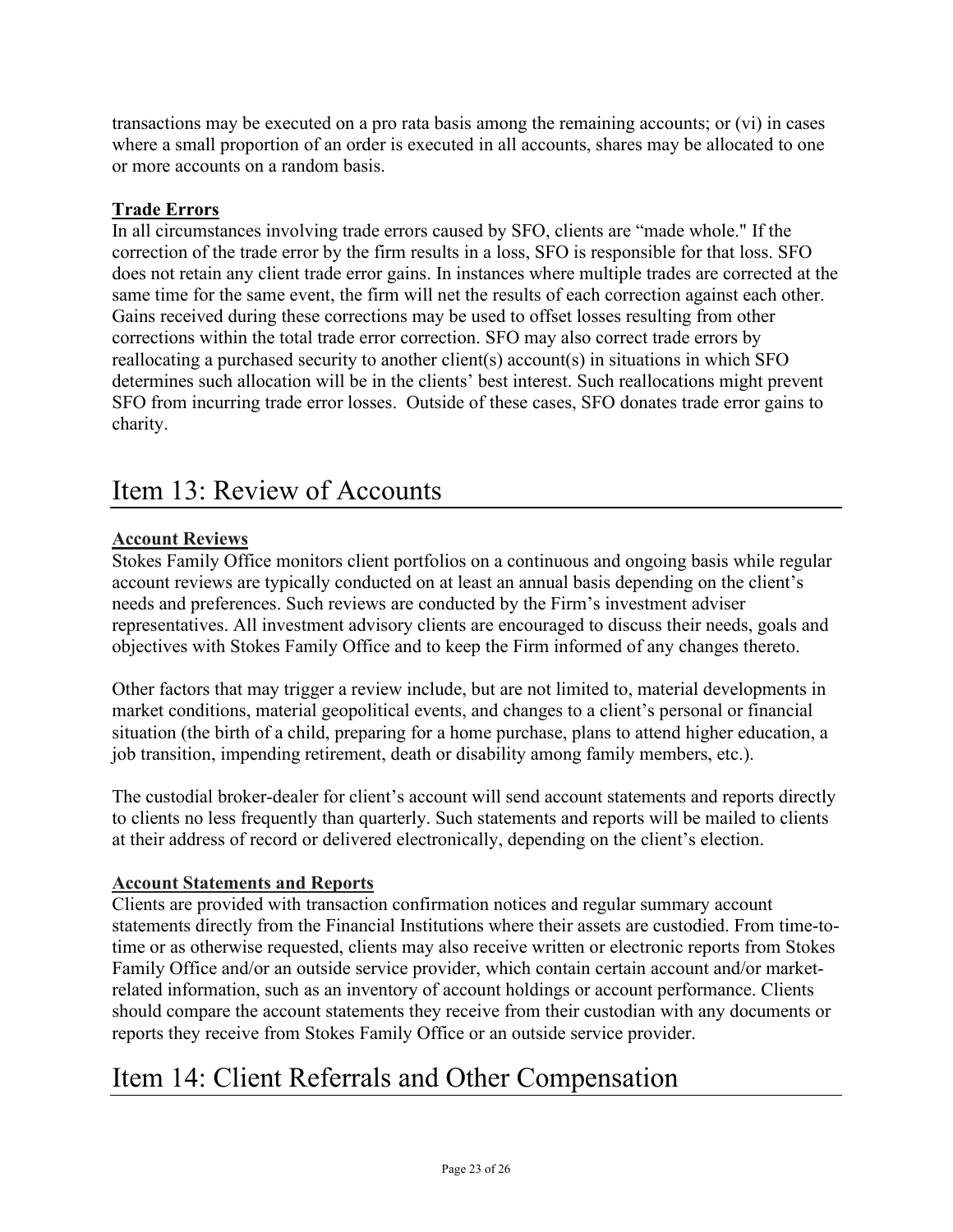### **Client Referrals**

Stokes Family Office retains the ability to enter into arrangements with solicitors to identify and refer potential clients to the Firm. When the Firm enters into a solicitation arrangement with any parties who solicit clients on our behalf for compensation, we enter into a written solicitation agreement with such third parties and ensure that a solicitor's disclosure document is timely delivered to any client that is referred to the Firm in connection with such solicitation activity. We have entered into a relationship with SmartAsset Advisors, LLC (SmartAsset) to provide such services.

Stokes Family Office has also as entered into a solicitor's agreement with Zoe Financial, Inc. ("Zoe Financial") to receive client referrals through participation in the Zoe Advisor Network. Zoe Financial established the Zoe Advisor Network as a means of referring prospective investors seeking personal financial planning or investment management services to independent investment advisers. In alignment with our agreement, we will pay Zoe Financial an ongoing fee for each client referred to our firm, which subsequently results in an advisory services engagement. Usually, the referral fee is a percentage of the advisory fee clients pay us. Clients referred through Zoe Advisor Network will not incur any additional fees or costs other than our standard applicable advisory fee schedule. For specific details regarding the referral fees that we pay Zoe Financial, please refer to the Zoe Financial Disclosure and Acknowledgement Form.

Stokes Family Office is independently owned and operated and is not affiliated with either Zoe Financial or SmartAsset.

In addition, Stokes Family Office has engaged clients to provide testimonials on behalf of the Firm. To mitigate potential conflicts of interest that may arise, clients providing testimonials are provided neither cash nor non-cash compensation, neither directly nor indirectly. Our CCO monitors our transactions to ensure that clients who provide testimonials are neither disproportionately advantaged nor disadvantaged when compared to clients who do not provide testimonials. We act in the best interest of our clients at all times, without regard to the testimonials they may provide. The following shall be disclosed at the time any testimonial or endorsement is disseminated:

- 1. Whether the testimonial was provided by a client or private fund investor;
- 2. Whether cash or non-cash compensation was provided;
- 3. A disclosure of any material conflicts of interest on the part of the promoter which arise from the Firm's relationship with the promoter; and
- 4. The material terms of any compensation arrangement (if any).

No one other than the Firm's clients provide an economic benefit to Adviser for providing investment advice or other advisory services to clients. However, as described above in Item 12, the custodial broker-dealer(s) recommended for client accounts provides certain products and services that are intended to directly benefit the Firm, clients, or both.

# <span id="page-23-0"></span>Item 15: Custody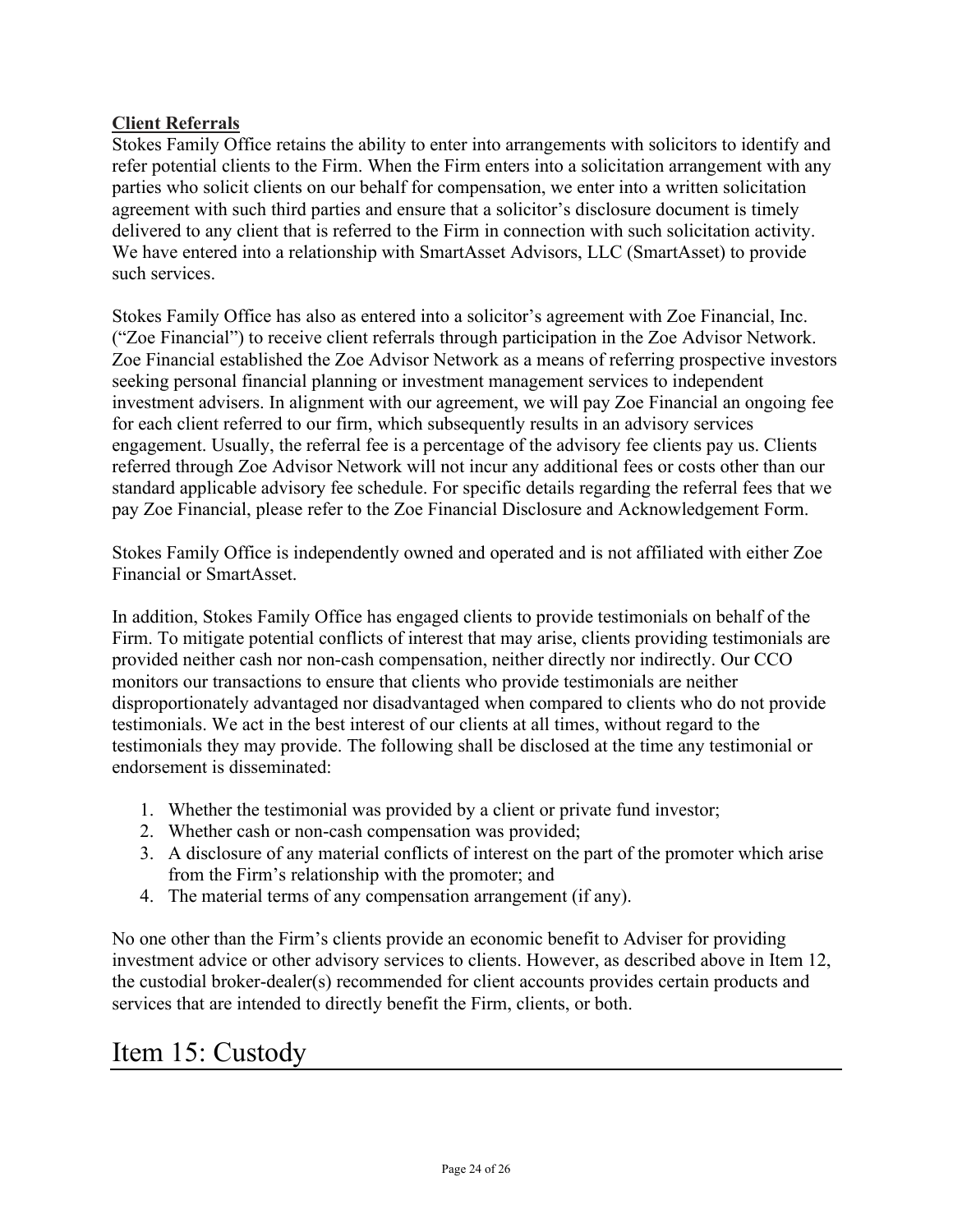The Advisory Agreement and/or the separate agreement with any financial institution generally authorize Stokes Family Office to debit client accounts for payment of the Firm's fees and to directly remit those funds to the Firm in accordance with applicable custody rules. The Financial Institutions that act as the qualified custodians for client accounts, from which the Firm retains the authority to directly deduct fees, have agreed to send statements to clients not less than quarterly detailing all account transactions, including any amounts paid to Stokes Family Office.

In addition, as discussed in Item 13, Stokes Family Office may also send periodic supplemental reports to clients. Clients should carefully review the statements sent directly by the Financial Institutions and compare them to those received from Stokes Family Office.

For clients that do not have their fees deducted directly from their account(s) and have not provided Stokes Family Office with any standing letters of authorization to distribute funds from their account(s), the Firm will not have any custody of client funds or securities. For clients that have their fees deducted directly from their account(s) or that have provided the Firm with discretion as to amount and timing of disbursements pursuant to a standing letter of authorization to disburse funds from their account(s), the Firm will typically be deemed to have limited custody over such clients' funds or securities pursuant to the SEC's custody rule and subsequent guidance thereto. At no time will the Firm accept full custody of client funds or securities in the capacity of a custodial broker-dealer, and at all times client accounts will be held by a third-party qualified custodian as described in Item 12, above.

# <span id="page-24-0"></span>Item 16: Investment Discretion

The Firm accepts discretionary authority to manage securities accounts on behalf of clients only pursuant to the mutual written agreement of the Firm and the client through a limited power-ofattorney, which is typically contained in the advisory agreement signed by the Firm and the client. Clients may place reasonable limitations on this discretionary authority so long as it contained in a written agreement and/or power-of-attorney. Stokes Family Office takes discretion over the following activities:

- The securities to be purchased or sold;
- The amount of securities to be purchased or sold; and
- When transactions are made.

# <span id="page-24-1"></span>Item 17: Voting Client Securities

# **Declination of Proxy Voting Authority**

Stokes Family Office does not accept the authority to vote a client's securities (i.e., proxies) on their behalf. Clients receive proxies directly from the Financial Institutions where their assets are custodied and may contact the Firm at the contact information on the cover of this brochure with questions about any such issuer solicitations.